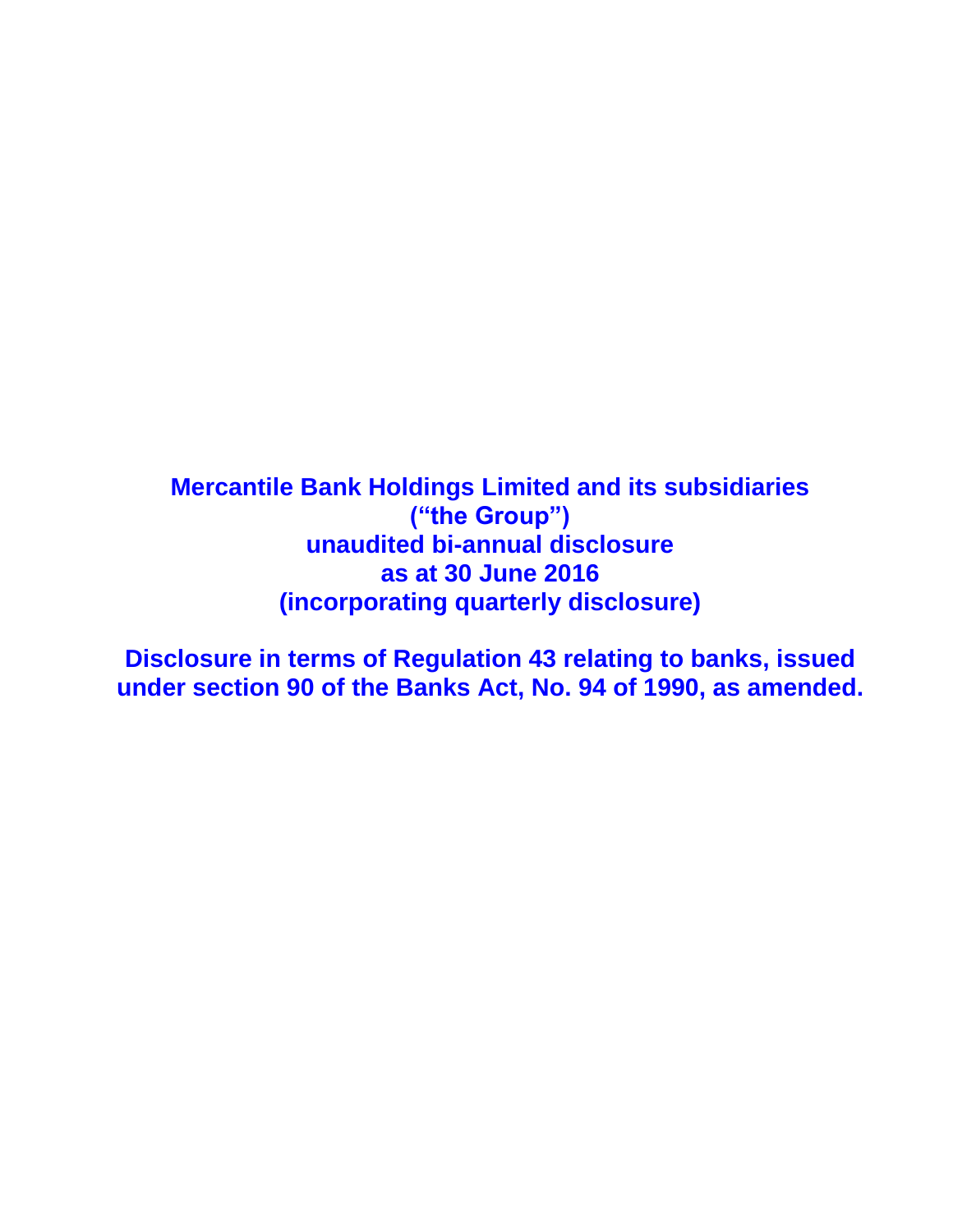#### **1. Basis of compilation**

The following information is compiled in terms of Regulation 43 relating to banks, issued under section 90 of the Banks Act, No.94 of 1990 (as amended) ("the Regulations"), which incorporates the Basel 3 Pillar Three requirements on market discipline.

All disclosures presented below are consistent with those disclosed in terms of International Financial Reporting Standards ("IFRS"), unless otherwise stated. In the main, differences between IFRS and information disclosed in terms of the Regulations relate to the definition of capital and the calculation and measurement thereof.

These disclosures have been prepared in compliance with the Group's disclosure policy.

### **2. Scope of reporting**

This report covers the consolidated results of Mercantile Bank Holdings Limited and its subsidiaries ("the Group") for the period ending 30 June 2016.

Mercantile Bank Holdings Limited is a registered bank-controlling and investment-holding company. Its 100% holding company is Caixa Geral de Depósitos S.A. ("CGD"), a company registered in Portugal.

The consolidated approach adopted for accounting purposes is consistent with the approach adopted for regulatory purposes. The descriptions and details of the consolidated entities within the Group are as follows:

|                                        | <b>Effective</b> | <b>Nature of</b>                | <b>Fully</b> |
|----------------------------------------|------------------|---------------------------------|--------------|
|                                        | holding          | <b>business</b>                 | consolidated |
|                                        | $\frac{9}{6}$    |                                 |              |
| <b>Company name</b>                    |                  |                                 |              |
| <b>Mercantile Bank Limited</b>         | 100              | <b>Banking</b>                  | <b>Yes</b>   |
| Mercantile Insurance Brokers (Pty) Ltd | 100              | Insurance and assurance brokers | <b>Yes</b>   |
| Mercantile Acquiring (Pty) Ltd         | 100              | <b>Property holding</b>         | <b>Yes</b>   |
| Portion 2 of Lot 8 Sandown (Pty) Ltd   | 100              | <b>Property holding</b>         | <b>Yes</b>   |
| Mercantile Rental Finance (Pty) Ltd    | 100              | <b>Rental finance</b>           | <b>Yes</b>   |
| <b>Compass Securitisation (RF) Ltd</b> | 100              | <b>Securitisation vehicle</b>   | <b>Yes</b>   |

Other than Regulatory capital adequacy requirements, there are currently no restrictions or other major impediments on the transfer of funds or capital within the Group.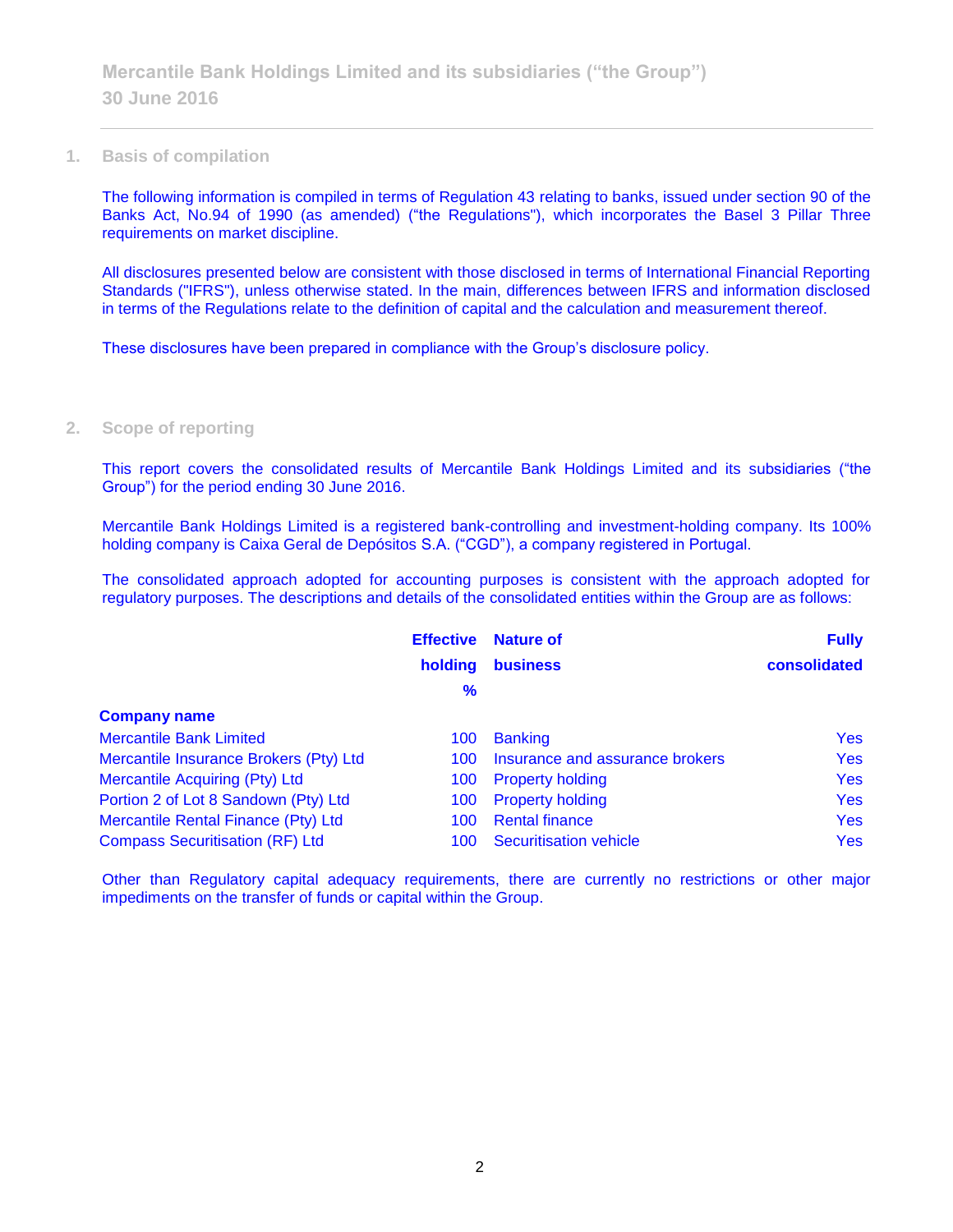- **3. Detailed disclosures**
- **3.1 Credit risk**

The Group has adopted the standardised approach to determine the capital requirement for credit risk on all portfolios. The Group does not intend to migrate to the internal ratings based approach for credit risk in the short-term.

The Group primarily advances funds to unrated counterparties. In the case of exposures to rated counterparties, the process of risk weighting these exposures is in accordance with the requirements of the Regulations.

**Table 3.1.1 Gross credit risk exposures**  As at 30 June 2016

|                                                           | <b>Gross</b><br>exposure $(2)$ | <b>Risk-weighted</b><br>exposure | <b>Total capital</b><br>required (@<br>$9.75\%$ |
|-----------------------------------------------------------|--------------------------------|----------------------------------|-------------------------------------------------|
|                                                           | <b>R'000</b>                   | <b>R'000</b>                     | R'000                                           |
| <b>Portfolios</b>                                         |                                |                                  |                                                 |
| <b>Corporate (1)</b>                                      | 2013669                        | 1818767                          | 177 330                                         |
| <b>SME Corporate (3)</b>                                  | 3772054                        | 3 234 169                        | 315 332                                         |
| <b>Public Sector Entities (3)</b>                         | 3873                           | 1937                             | 189                                             |
| <b>Sovereigns (Treasury bills &amp; Government Stock)</b> | 448 316                        |                                  |                                                 |
| <b>Banks</b> $(1)$                                        | 1 205 400                      | 449 062                          | 43784                                           |
| <b>Retail</b>                                             | 4 573 746                      | 2897805                          | 282 535                                         |
| -Residential mortgage advances                            | 1726850                        | 835 746                          | 81 4 85                                         |
| -Retail revolving credit (Overdrafts & credit cards)      | 103 037                        | 30 30 2                          | 2 9 5 4                                         |
| -SME retail (3)                                           | 2 486 130                      | 1872082                          | 182 528                                         |
| -Retail – other $(3)$                                     | 257 729                        | 159 675                          | 15 5 68                                         |
| <b>Total</b>                                              | 12 017 058                     | 8 401 740                        | 819 170                                         |

(1) Included in 'Corporate' and 'Banks' exposures are money market funds of R598 million and R873 million, respectively.

(2) Gross exposure includes the total on-balance sheet, off-balance sheet and derivative fair values as well as the derivative risk factor.

(3) Included in the above are securitised rental assets to the value of R340 million held in Compass Securitisation (RF) Ltd, which is consolidated for Group purposes.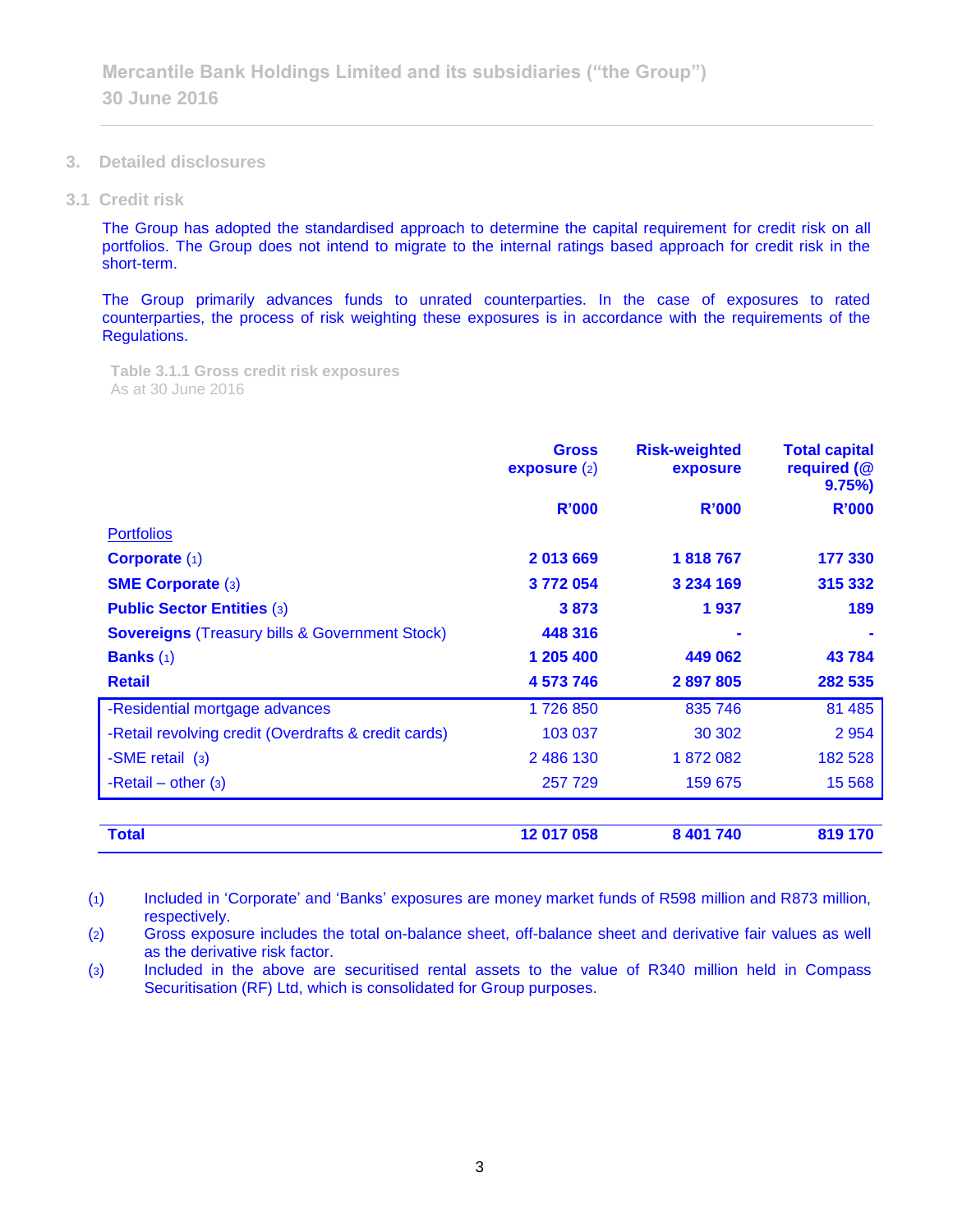**Table 3.1.2 Aggregate credit exposure after set off but before and after credit mitigation techniques** As at 30 June 2016

|                                                           | <b>Gross credit</b>             |                                        | <b>Credit exposure</b>   |
|-----------------------------------------------------------|---------------------------------|----------------------------------------|--------------------------|
|                                                           | exposure after<br>set off $(2)$ | <b>Credit risk</b><br>mitigation $(4)$ | after risk<br>mitigation |
|                                                           | <b>R'000</b>                    | <b>R'000</b>                           | <b>R'000</b>             |
| Major types of credit exposure                            |                                 |                                        |                          |
| Corporate $(1)$                                           | 2013669                         | 2 7 1 8                                | 2010951                  |
| <b>SME Corporate (3)</b>                                  | 3772054                         | 30 270                                 | 3741784                  |
| <b>Public Sector Entities (3)</b>                         | 3873                            |                                        | 3873                     |
| <b>Sovereigns (Treasury bills &amp; Government Stock)</b> | 448 316                         |                                        | 448 316                  |
| <b>Banks</b> $(1)$                                        | 1 205 400                       |                                        | 1 205 400                |
| <b>Retail</b>                                             | 4 573 746                       | 59 760                                 | 4 513 986                |
| -Residential mortgage advances                            | 1726850                         | 9 2 1 4                                | 1717636                  |
| -Retail revolving credit (Overdrafts & credit cards)      | 103 037                         |                                        | 103 037                  |
| -SME retail (3)                                           | 2486130                         | 36 999                                 | 2 449 131                |
| -Retail – other $(3)$                                     | 257 729                         | 13 547                                 | 244 182                  |
| <b>Total</b>                                              | 12 017 058                      | 92748                                  | 11 924 310               |

(1) Included in 'Corporate' and 'Banks' exposures are money market funds of R598 million and R873 million, respectively.

(2) Gross exposure includes the total on-balance sheet, off-balance sheet and derivative fair values as well as the derivative risk factor.

(3) Included in the above are securitised rental assets to the value of R340 million held in Compass Securitisation (RF) Ltd, which is consolidated for Group purposes.

(4) Only inward bank guarantees and eligible pledged investments and/or liquid funds are taken into account as credit risk mitigation. Inward guarantees are mainly received from CGD. Other forms of credit risk mitigation are non-qualifying collateral items in terms of the Regulations and are commented on below.

The Group uses on- and off-balance sheet netting to restrict its exposure to credit losses. When a client maintains both debit and credit balances with the Group and the Group enters into a netting agreement in respect of the relevant loans and deposits with the said counterparty, the Group may regard the exposure as a collateralised exposure in accordance with Regulation 23 of the Regulations. As at 30 June 2016, the Group did not recognise any netting arrangements to reduce its credit risk exposures for capital adequacy requirements.

### **Policies and processes for collateral valuation and management**

Dependent upon the risk profile of the customer, their track record/payment history and the risk inherent in the product offering, varying types and levels of security are taken to reduce credit-related risks. These include, inter alia, pledges of investments, mortgage and notarial bonds, guarantees and cessions of debtors. Various levels of security value are attached to the different categories of security taken. The value of the security is reviewed regularly and the Group does not have any material concentration risk in respect of collateral used to reduce credit risk. Clean or unsecured lending will only be considered for financially strong borrowers.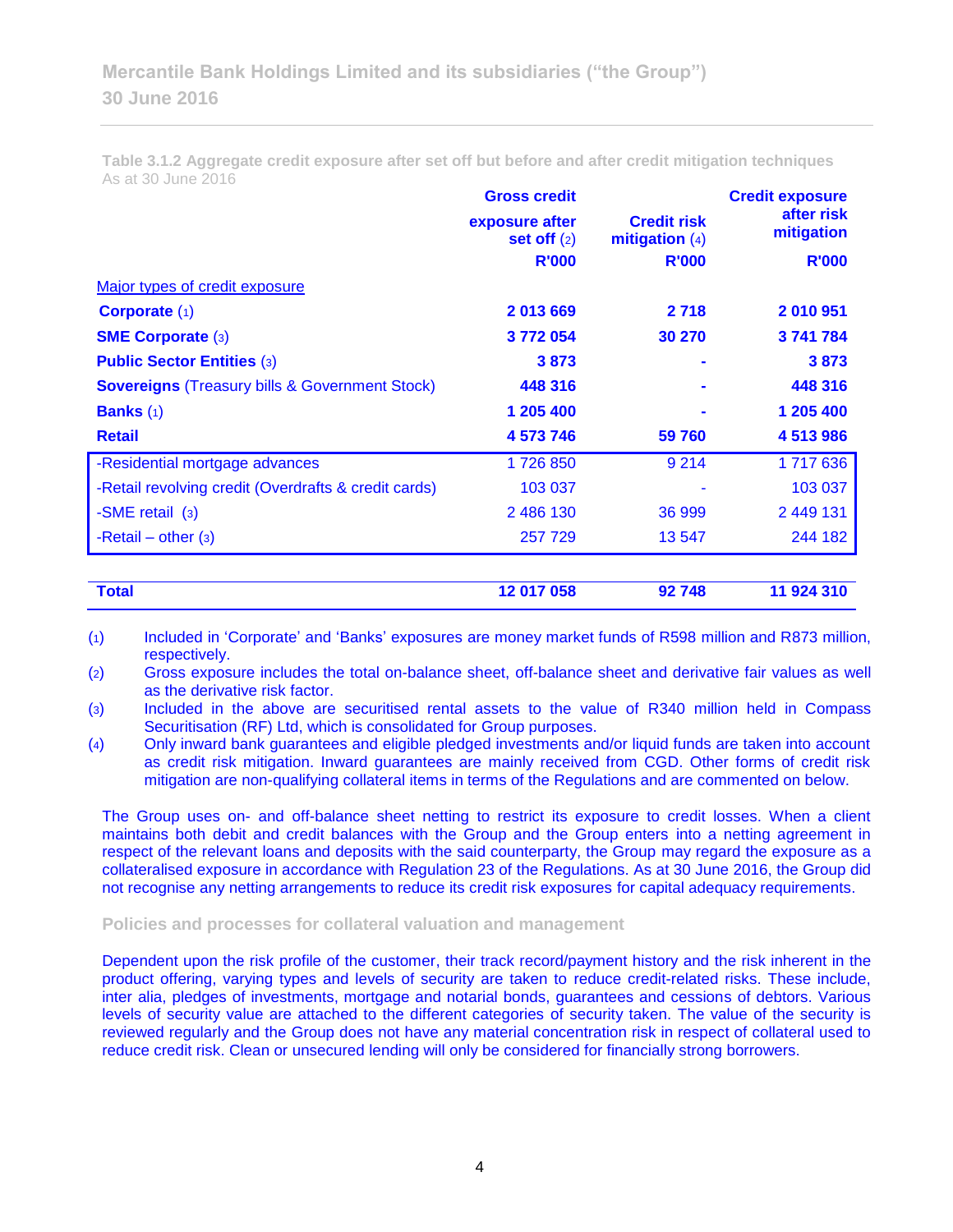**Table 3.1.3 Geographical distribution of credit exposure** As at 30 June 2016

|                              | <b>On balance</b><br>sheet exposure<br><b>R'000</b> | <b>Off balance</b><br>sheet exposure<br><b>R'000</b> | <b>Derivative</b><br><b>instruments</b><br><b>R'000</b> | <b>Total</b><br><b>R'000</b> |
|------------------------------|-----------------------------------------------------|------------------------------------------------------|---------------------------------------------------------|------------------------------|
| <b>Geographical area</b>     |                                                     |                                                      |                                                         |                              |
| <b>South Africa</b>          | 9912787                                             | 1767647                                              | 56 678                                                  | 11 737 112                   |
| Other                        | 279 946                                             |                                                      |                                                         | 279 946                      |
| - Africa (excl South Africa) | 147                                                 | ۰                                                    |                                                         | 147                          |
| - Asia                       | 94                                                  |                                                      |                                                         | 94                           |
| - Australia                  | 7 140                                               | ۰                                                    |                                                         | 7 140                        |
| - Europe                     | 55 500                                              |                                                      |                                                         | 55 500                       |
| - North America              | 217 065                                             | ۰                                                    |                                                         | 217 065                      |
|                              |                                                     |                                                      |                                                         |                              |
| <b>Total</b>                 | 10 192 733                                          | 1767647                                              | 56 678                                                  | 12 017 058                   |

**Table 3.1.4 Analyses of credit exposure based on industry sector** As at 30 June 2016

|                                                                                     | <b>On balance</b><br>sheet exposure<br><b>R'000</b> | <b>Off balance</b><br>sheet exposure<br><b>R'000</b> | <b>Derivative</b><br><b>instruments</b><br><b>R'000</b> | <b>Total</b><br><b>R'000</b> |
|-------------------------------------------------------------------------------------|-----------------------------------------------------|------------------------------------------------------|---------------------------------------------------------|------------------------------|
| <b>Industry sector</b>                                                              |                                                     |                                                      |                                                         |                              |
| Agriculture, hunting, forestry<br>and fishing                                       | 179 155                                             | 47 027                                               |                                                         | 226 182                      |
|                                                                                     |                                                     |                                                      |                                                         |                              |
| Mining and quarrying                                                                | 323 816                                             | 62814                                                | 2 1 2 8                                                 | 388 758                      |
| Manufacturing                                                                       | 981 058                                             | 260 650                                              | 4 1 2 7                                                 | 1 245 835                    |
| Electricity, gas and water supply                                                   | 69 545                                              | 3834                                                 | 145                                                     | 73 524                       |
| <b>Construction</b>                                                                 | 415 268                                             | 326 069                                              | 1 2 9 3                                                 | 742 630                      |
| Wholesale and retail trade,<br>repair of specified items, hotels<br>and restaurants | 1 402 907                                           | 295 933                                              | 12719                                                   | 1711559                      |
| Transport, storage and<br>communication                                             | 96 626                                              | 24 8 68                                              | 430                                                     | 121 924                      |
| Financial intermediation and<br>insurance                                           | 2872240                                             | 66 631                                               | 22 740                                                  | 2 961 611                    |
| <b>Real estate</b>                                                                  | 2 0 51 6 52                                         | 160 430                                              |                                                         | 2 212 082                    |
| <b>Business services</b>                                                            | 478 997                                             | 45 673                                               |                                                         | 524 670                      |
| Community, social and personal<br>services                                          | 405 877                                             | 47 528                                               | 1 2 5 3                                                 | 454 658                      |
| <b>Private households</b>                                                           | 683 220                                             | 168 403                                              | 522                                                     | 852 145                      |
| <b>Other</b>                                                                        | 232 372                                             | 257 787                                              | 11 321                                                  | 501 480                      |
| <b>Total</b>                                                                        | 10 192 733                                          | 1767647                                              | 56 678                                                  | 12 017 058                   |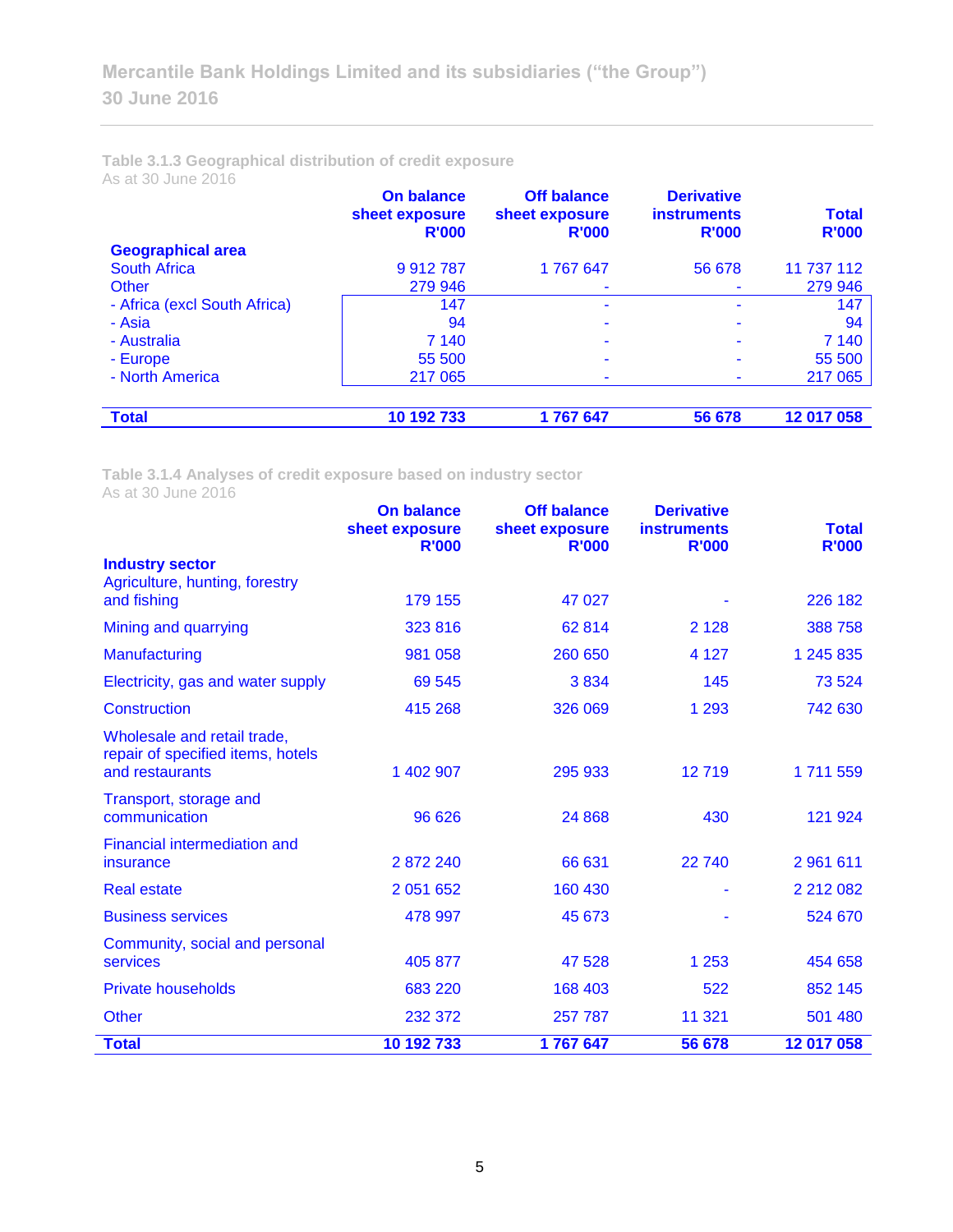**Table 3.1.5 Derivatives exposing the bank to counterparty credit risk**  As at 30 June 2016

| <b>Counterparty credit risk</b>        | <b>Total derivative</b><br><b>instruments</b><br><b>R'000</b> | <b>Maximum</b><br>counterparty<br>credit<br>exposure<br><b>R'000</b> |
|----------------------------------------|---------------------------------------------------------------|----------------------------------------------------------------------|
| <b>Total Notional Principal amount</b> | 2 434 137                                                     | 2 799 257                                                            |
| Gross replacement cost                 | 32 336                                                        | 37 187                                                               |
| Net replacement cost                   | 32 336                                                        | 37 187                                                               |
| Gross potential future exposure add-on | 24 341                                                        | 27 993                                                               |
| Net potential future exposure add-on   | 24 341                                                        | 27 993                                                               |
| Adjusted exposure amount               | 56 678                                                        | 65 179                                                               |
| <b>Standardised CVA</b>                | 12 2 2 3                                                      | 14 0 56                                                              |
| Risk weighted exposure                 | 55 436                                                        | 63751                                                                |

Derivative exposures are only entered into with Mercantile clients of sound financial standing.

These derivative risks are taken on a back-to-back basis with the five major banks in South Africa. No concentration risk exists and no additional capital has been allocated.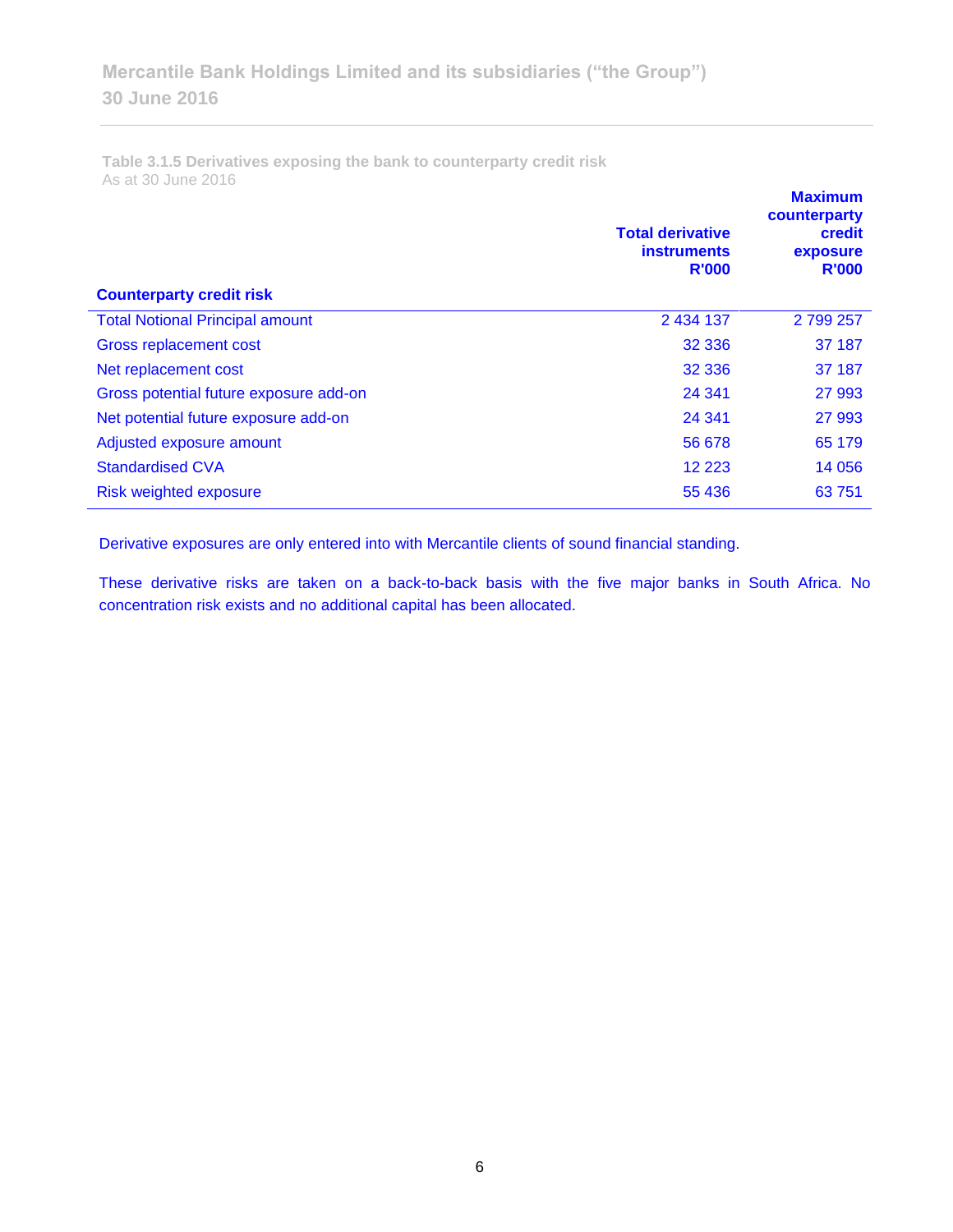**Table 3.1.6 Daily average gross credit exposure**  For the six months ended 30 June 2016

|                                                                   | <b>Average gross</b><br>credit<br>exposure<br><b>R'000</b> |
|-------------------------------------------------------------------|------------------------------------------------------------|
| Summary of on-balance sheet and off-balance sheet credit exposure |                                                            |
| <b>Asset class</b>                                                |                                                            |
| <b>Liquid assets</b>                                              | 2 110 169                                                  |
| Cash and cash equivalents - Rand denominated                      | 975 862                                                    |
| Cash and cash equivalents - Foreign currency denominated          | 616 327                                                    |
| <b>Negotiable securities</b>                                      | 517 980                                                    |
| Gross loans and other advances                                    | 7861061                                                    |
| <b>Current accounts</b>                                           | 1 910 558                                                  |
| <b>Credit cards</b>                                               | 27 8 86                                                    |
| Mortgage loans                                                    | 3 475 065                                                  |
| Instalment sales and leases                                       | 977 785                                                    |
| Other advances                                                    | 1 469 767                                                  |
| <b>Gross other assets</b>                                         | 47713                                                      |
| Investments                                                       | 5754                                                       |
| <b>Derivative financial assets</b>                                | 41 959                                                     |
| <b>On-balance sheet exposure</b>                                  | 10 018 943                                                 |
|                                                                   |                                                            |
| <b>Guarantees</b>                                                 | 614 241                                                    |
| Letters of credit                                                 | 18 4 83                                                    |
| <b>Committed undrawn facilities</b>                               | 330 395                                                    |
| Revocable overdraft facilities                                    | 710 743                                                    |
| <b>Operating lease commitment</b>                                 | 15 014                                                     |
| <b>Off-balance sheet exposure</b>                                 | 1688876                                                    |
| <b>Total gross credit exposure</b>                                | 11 707 819                                                 |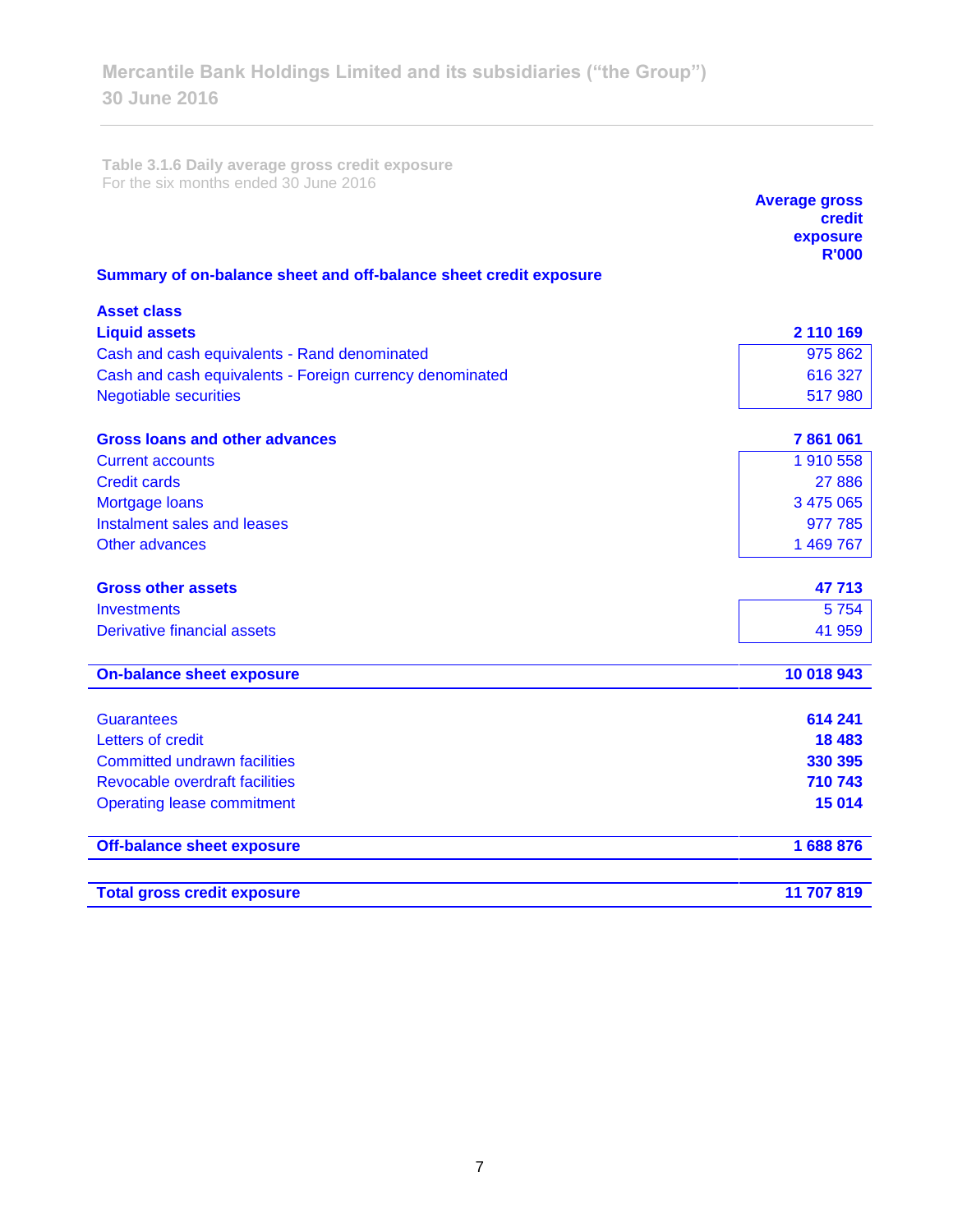**Table 3.1.7 Impairments of loans and advances per geographical area**  As at 30 June 2016

### **Impaired and past due loans and advances by geographical area**

|                                          | <b>South</b><br><b>Africa</b><br><b>Gross amount</b><br>R'000 | <b>Other</b><br><b>Gross amount</b><br>R'000 |
|------------------------------------------|---------------------------------------------------------------|----------------------------------------------|
| Individually impaired loans and advances | 192727                                                        |                                              |
| <b>Impairments for credit losses</b>     |                                                               |                                              |
| Portfolio impairments                    | 25 7 52                                                       |                                              |
| <b>Specific impairments</b>              | 46 341                                                        |                                              |
|                                          | 72 093                                                        |                                              |

### **Past due loans and advances**

**Category age analysis of loans and advances that are past due but not individually impaired** 

| Past due for:       | $1 - 30$ days<br><b>R'000</b> | $31 - 60$ days<br><b>R'000</b> | 61 -90 days<br><b>R'000</b> | <b>Total</b><br><b>gross</b><br>amount<br><b>R'000</b> |
|---------------------|-------------------------------|--------------------------------|-----------------------------|--------------------------------------------------------|
| <b>South Africa</b> | 43 543                        | 4 2 5 2                        | 4 7 5 4                     | 52 549                                                 |
| <b>Other</b>        | $\blacksquare$                | $\blacksquare$                 | $\blacksquare$              | $\blacksquare$                                         |

A financial asset is past due when the counterparty has failed to make a payment that is contractually due; this is based on appropriate rules and assumptions per product type. An impairment loss is recognised if there is objective evidence that a financial asset or group of financial assets is impaired. Impaired exposure relates to assets that are individually determined to be impaired at reporting date.

**Table 3.1.8 Reconciliation of changes in specific and portfolio impairments**  For the six months ended 30 June 2016

### **Impairments for credit losses**

| <b>Reconciliation of credit impairment balances</b> | <b>Portfolio</b><br><b>impairment</b><br>R'000 | <b>Specific</b><br>impairment<br>R'000 | <b>Total</b><br>R'000 |
|-----------------------------------------------------|------------------------------------------------|----------------------------------------|-----------------------|
| Credit impairments: balance at the beginning        |                                                |                                        |                       |
| of the period                                       | 25 530                                         | 34 1 24                                | 59 654                |
| <b>Movements for the period</b>                     |                                                |                                        |                       |
| <b>Credit losses written-off</b>                    | ۰                                              | (1942)                                 | (1942)                |
| Net impairments raised                              | 222                                            | 14 159                                 | 14 3 81               |
| Credit impairments: balance at the end of the       |                                                |                                        |                       |
| period                                              | 25 752                                         | 46 341                                 | 72 093                |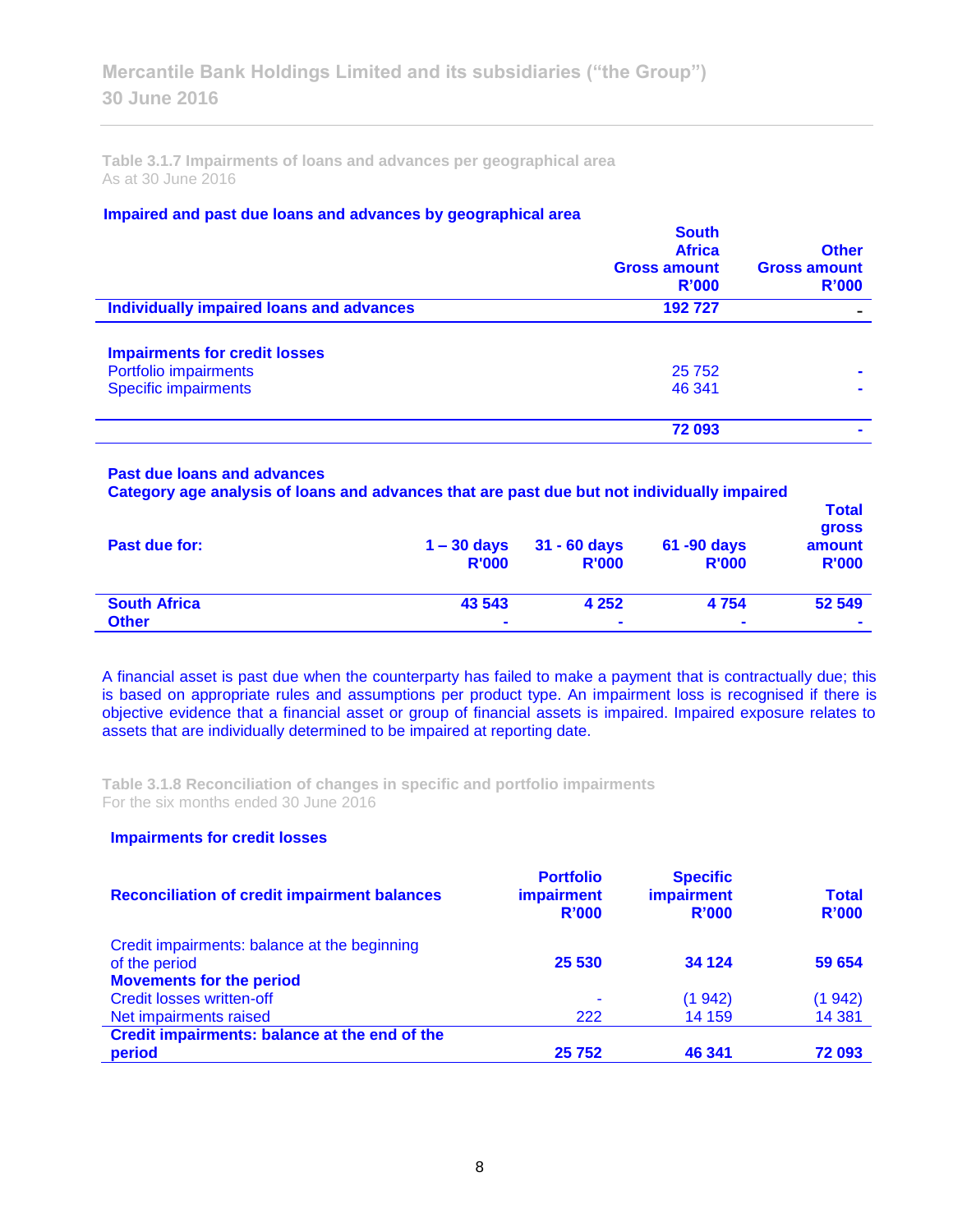**Table 3.1.9 Write-offs and recoveries reflected in the statement of comprehensive income** For the six months ended 30 June 2016

|                                                                                                | <b>South Africa</b> |
|------------------------------------------------------------------------------------------------|---------------------|
|                                                                                                | R'000               |
| Net charge for credit losses in statement of comprehensive income<br>Movements for the period: |                     |
| <b>Bad debts recovered</b>                                                                     | 1 575               |
| Net impairments raised                                                                         | (14381)             |
| Amounts directly written off to other comprehensive income                                     | (4615)              |
| <b>Net charge for credit losses</b>                                                            | (17421)             |

**Table 3.1.10 Credit portfolio maturity analysis** As at 30 June 2016

|                                                          | <b>Cash and</b><br>cash<br>equivalents<br>and current<br>accounts(1)<br><b>R'000</b> | <b>Credit</b><br>cards<br><b>R'000</b> | <b>Mortgage</b><br><b>loans</b><br><b>R'000</b> | <b>Instalment</b><br>sales and<br><b>leases</b><br><b>R'000</b> | <b>Other</b><br>advances<br>(2)<br><b>R'000</b> | <b>Negotiable</b><br><b>securities</b><br><b>R'000</b> | <b>Total</b><br><b>Advances</b><br><b>R'000</b> |
|----------------------------------------------------------|--------------------------------------------------------------------------------------|----------------------------------------|-------------------------------------------------|-----------------------------------------------------------------|-------------------------------------------------|--------------------------------------------------------|-------------------------------------------------|
| <b>Maturing up</b><br>to one month                       | 1878585                                                                              | 31 070                                 | 17                                              | 2 4 3 0                                                         | 1 658 133                                       | ٠                                                      | 3570235                                         |
| <b>Maturing</b><br>between one<br>and three<br>months    |                                                                                      | ٠                                      | 181758                                          | 2815                                                            | 12 599                                          | 189 334                                                | 386 506                                         |
| <b>Maturing</b><br>between<br>three and six<br>months    |                                                                                      |                                        | 1 0 1 8                                         | 9 1 9 0                                                         | 228 671                                         |                                                        | 238 879                                         |
| <b>Maturing</b><br>between six<br>months and<br>one year |                                                                                      |                                        | 4 5 5 5                                         | 34 249                                                          | 24 25 6                                         |                                                        | 63 060                                          |
| <b>Maturing after</b><br>one year                        |                                                                                      |                                        | 3 4 1 5 5 3 1                                   | 962 335                                                         | 1 492 916                                       | 258 982                                                | 6 129 764                                       |
|                                                          | 1878 585                                                                             | 31 070                                 | 3 602 879                                       | 1 011 019                                                       | 3 416 575                                       | 448 316                                                | 10 388 444                                      |

(1) "Cash and cash equivalents" includes money market funds, Rand- and foreign currency-denominated bank balances.

(2) "Other advances" includes medium-term and structured loans.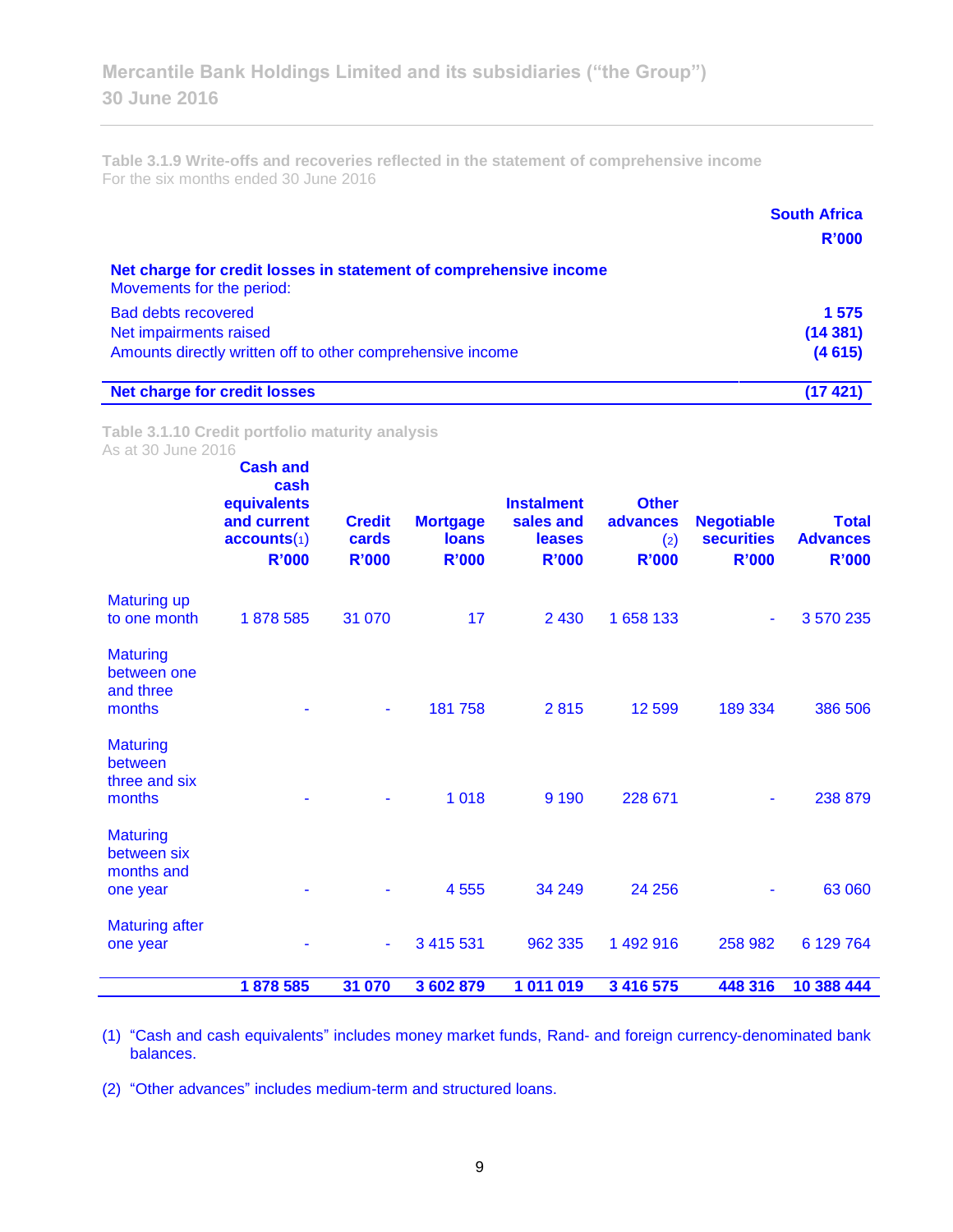**3.2 Operational risk**

The Group currently holds R117 million in operational risk capital in terms of the standardised approach for the calculation of capital (based on a capital requirement of 9.75%).

**3.3 Market risk**

The portfolios that are subject to market risk are foreign exchange and interest rate contracts for which the Group currently holds R2.3 million in market risk capital in terms of the standardised approach for the calculation of capital (based on a capital requirement of 9.75%).

**3.4 Equity positions**

Investments consist of unlisted equity investments and these have been designated either as available-for-sale or at fair value through profit and loss.

**Table 3.4.1 Equity investments** As at 30 June 2016

|                                       | <b>Type</b>   | <b>Carrying</b><br>amount<br><b>R'000</b> | <b>Fair value</b><br><b>R'000</b> | <b>Capital</b><br>requirement (@<br>9.75%<br><b>R'000</b> |
|---------------------------------------|---------------|-------------------------------------------|-----------------------------------|-----------------------------------------------------------|
| <b>Investments</b><br><b>Unlisted</b> | <b>Shares</b> | 5958                                      | 5958                              | 581                                                       |
|                                       |               | 5958                                      | 5958                              | 581                                                       |

**Table 3.4.2 Realised and unrealised gains on equity investments** For the six months ended 30 June 2016

| Realised gains and losses in profit and loss for the period                                       | <b>Total</b><br>R'000 |
|---------------------------------------------------------------------------------------------------|-----------------------|
| Unrealised cumulative gains and losses recognised directly in equity<br>Listed<br><b>Unlisted</b> | 33<br>5721            |
|                                                                                                   | 5754                  |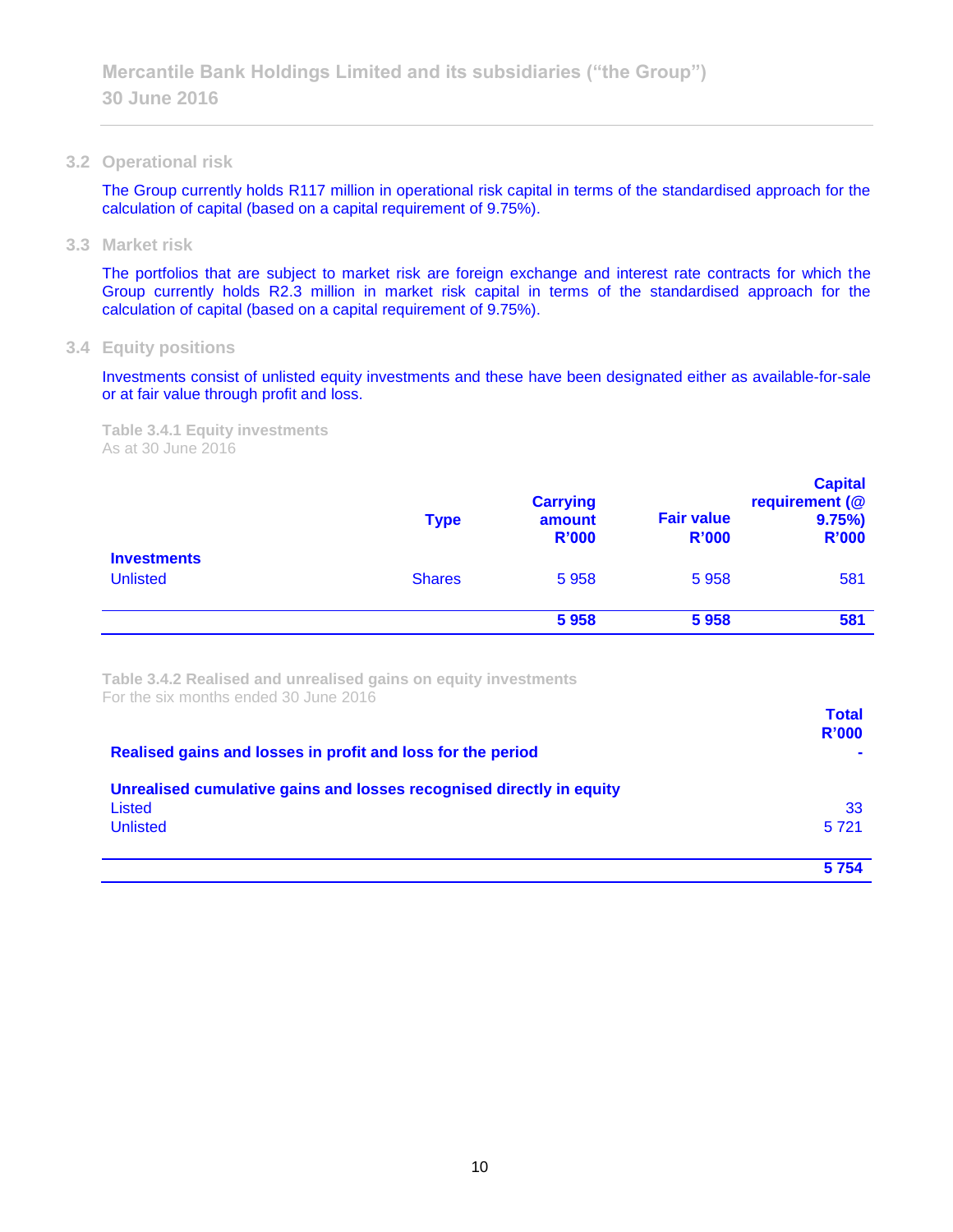### **3.5 Liquidity risk**

The table below summarises assets and liabilities of the Group into relevant maturity groupings based on the remaining period to contractual maturity at reporting date:

**Table 3.5 Liquidity maturity analyses** As at 30 June 2016

|                                          | <b>Assets</b><br>R'000 | <b>Liabilities</b><br>R'000 | <b>Total</b><br>mismatch<br>R'000 |
|------------------------------------------|------------------------|-----------------------------|-----------------------------------|
| Maturing up to one month                 | 4 009 158              | 5 491 855                   | (1482697)                         |
| Maturing between one and three months    | 398 135                | 744 125                     | (345990)                          |
| Maturing between three and six months    | 244 660                | 739 266                     | (494606)                          |
| Maturing between six months and one year | 65 278                 | 744 735                     | (679 457)                         |
| Maturing after one year                  | 6 129 958              | 1 389 949                   | 4 740 009                         |
| Non-contractual                          | 362 651                | 58 237                      | 304 414                           |
|                                          | 11 209 840             | 9 168 167                   | 2 041 673                         |

### **3.6 Interest rate risk**

**Interest rate sensitivity analyses**

For regulatory purposes, the assessment and measurement of interest rate risk is based on the accumulated impact of interest rate sensitive instruments resulting from a parallel movement of plus or minus 200 basis points on the yield curve.

In addition, the impact on equity and profit and loss resulting from a change in interest rates is calculated monthly based on management's forecast of the most likely change in interest rates.

The table below reflects the Group's annual net interest income sensitivity for a 200 basis point increase or decrease in interest rates, while all other variables remain constant. The impact is mainly attributable to the Group's exposure to interest rates on its capital position and lending and deposits in the banking book.

**Table 3.6 Net interest income sensitivity** As at 30 June 2016

|                                                     | Impact on<br>economic<br>value of equity<br><b>R'000</b> | Impact on net<br>interest income<br>for twelve<br>months<br><b>R'000</b> |  |
|-----------------------------------------------------|----------------------------------------------------------|--------------------------------------------------------------------------|--|
| Net interest income sensitivity of a parallel shock |                                                          |                                                                          |  |
| Interest rate increase (200bps increase)            | 36 199                                                   | 36 199                                                                   |  |
| Interest rate decrease (200bps decrease)            | (55226)                                                  | (55226)                                                                  |  |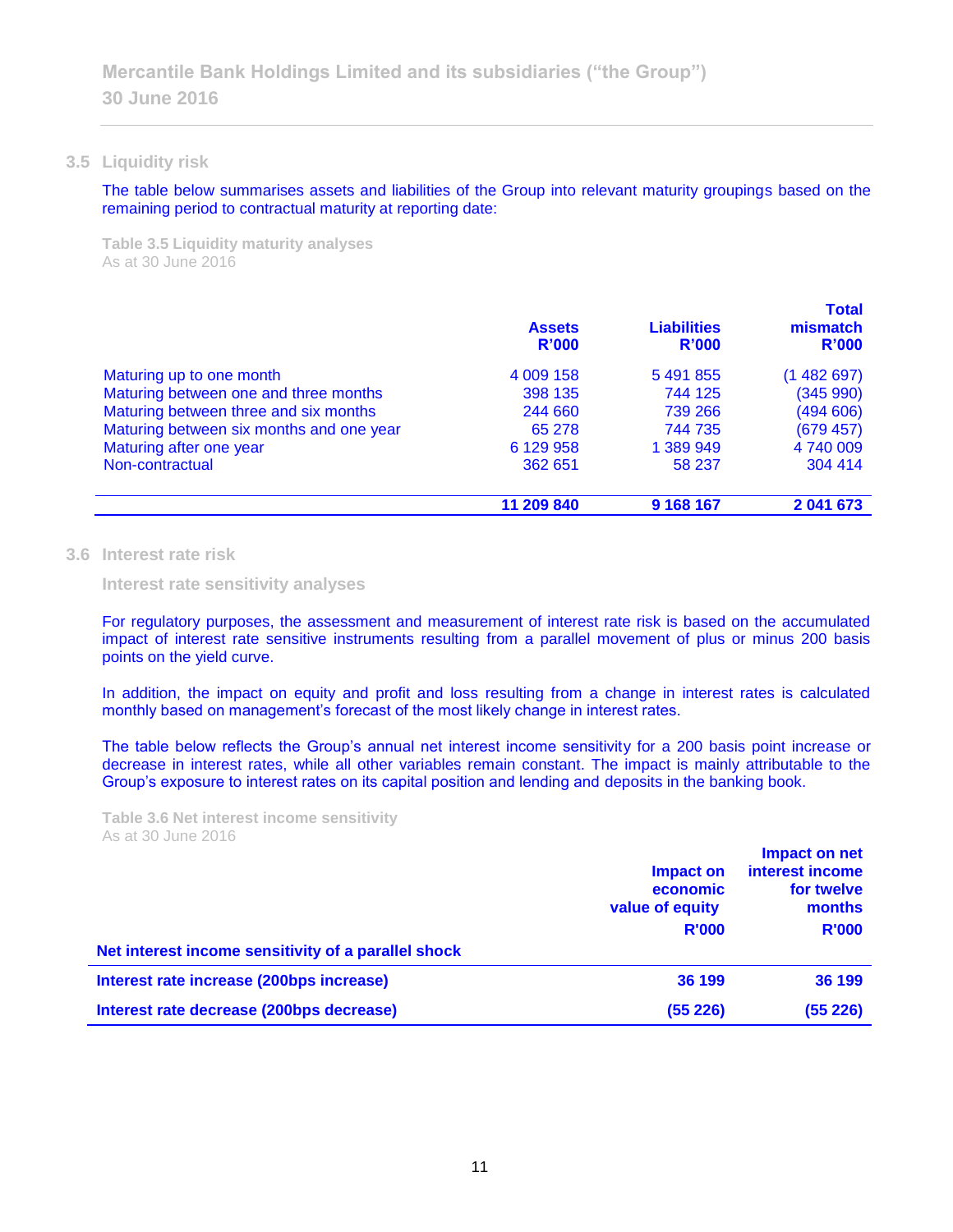### **3.7 Capital management**

 $\frac{\partial}{\partial x^2} = \frac{\partial}{\partial x^2} + \frac{\partial}{\partial y^2} + \frac{\partial}{\partial z^2} + \frac{\partial}{\partial z^2} + \frac{\partial}{\partial z^2} + \frac{\partial}{\partial z^2} + \frac{\partial}{\partial z^2} + \frac{\partial}{\partial z^2} + \frac{\partial}{\partial z^2} + \frac{\partial}{\partial z^2} + \frac{\partial}{\partial z^2} + \frac{\partial}{\partial z^2} + \frac{\partial}{\partial z^2} + \frac{\partial}{\partial z^2} + \frac{\partial}{\partial z^2} + \frac{\partial}{\partial z^2} + \frac{\partial}{\partial z^2} + \frac{\partial$ 

**Table 3.7.1 Capital structure and regulatory capital adequacy** As at 30 June 2016

| QUUU UUNG ZUTU                                                                                    | <b>Mercantile Bank</b><br><b>Holdings</b><br><b>Limited</b><br><b>Group</b><br><b>R'000</b> | <b>Mercantile</b><br><b>Bank</b><br><b>Limited</b><br><b>Company</b><br><b>R'000</b> |
|---------------------------------------------------------------------------------------------------|---------------------------------------------------------------------------------------------|--------------------------------------------------------------------------------------|
| Common equity tier 1 capital and reserve funds attributable to<br>common shareholder:             |                                                                                             |                                                                                      |
| <b>Paid up capital</b>                                                                            | 1 207 270                                                                                   | 1 483 300                                                                            |
| <b>Ordinary shares</b>                                                                            | 36 140                                                                                      | 124 969                                                                              |
| Share premium                                                                                     | 1 171 130                                                                                   | 1 358 331                                                                            |
| <b>Qualifying retained profits</b>                                                                | 721 507                                                                                     | 545 033                                                                              |
| <b>Retained earnings</b>                                                                          | 725 630                                                                                     | 545 033                                                                              |
| Less: unappropriated profits                                                                      | (4123)                                                                                      |                                                                                      |
| Accumulated other comprehensive income and reserves                                               | 108 687                                                                                     | 60782                                                                                |
| Unrealised gains and losses on available for sale items                                           | 4 5 6 2                                                                                     | 69 137                                                                               |
| <b>Actuarial reserve</b>                                                                          | (8355)                                                                                      | (8355)                                                                               |
| Property revaluation reserve                                                                      | 112 480                                                                                     |                                                                                      |
| Minority interest recognised in common equity tier 1 capital<br>and reserve funds                 |                                                                                             |                                                                                      |
| Total common equity tier 1 capital and unimpaired reserve<br>funds prior to regulatory adjustment | 2 037 464                                                                                   | 2 089 115                                                                            |
| Total of specified adjustments to and deductions from                                             |                                                                                             |                                                                                      |
| common equity tier 1 capital and reserve funds                                                    | (148074)                                                                                    | (147837)                                                                             |
| Intangible assets                                                                                 | (148074)                                                                                    | (147837)                                                                             |
| Total common equity tier 1 capital and unimpaired reserve                                         |                                                                                             |                                                                                      |
| funds post regulatory adjustment                                                                  | 1889390                                                                                     | 1941278                                                                              |
| <b>Total Additional Tier 1 capital and reserve funds:</b>                                         |                                                                                             |                                                                                      |
| Additional Tier 1 capital and reserve funds                                                       |                                                                                             |                                                                                      |
| Additional Tier 1 regulatory adjustments                                                          |                                                                                             |                                                                                      |
| Tier 2 capital and unimpaired reserve funds prior to                                              |                                                                                             |                                                                                      |
| adjustments and deductions                                                                        | 25752                                                                                       | 25 25 6                                                                              |
| General allowance for credit impairment, after                                                    |                                                                                             |                                                                                      |
| deferred tax: standardised approach                                                               | 25752                                                                                       | 25 25 6                                                                              |
| Tier 2 regulatory adjustments                                                                     |                                                                                             |                                                                                      |
| <b>Total qualifying capital and reserve funds</b>                                                 | 1915142                                                                                     | 1966 534                                                                             |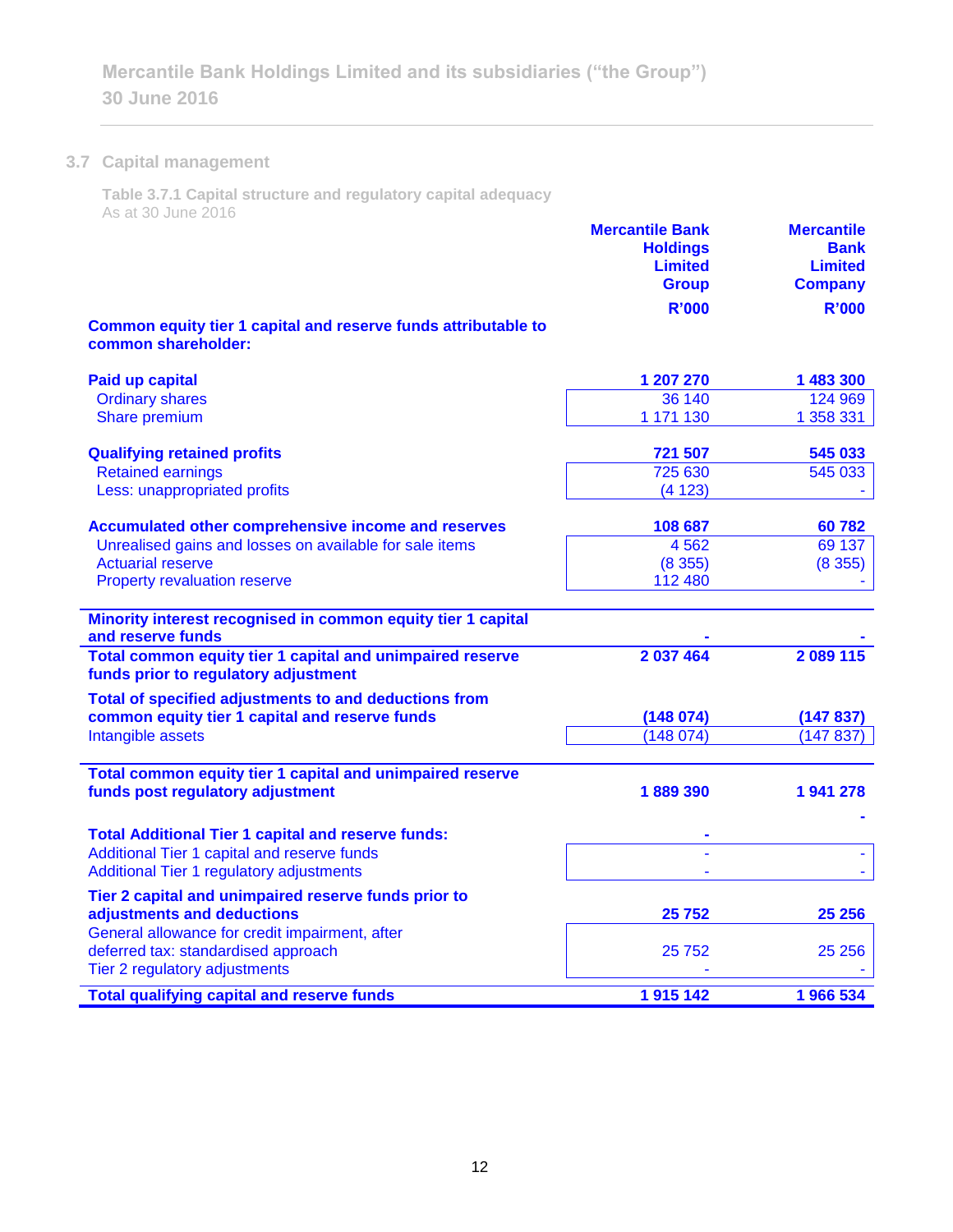### **3.7 Capital management (continued)**

**Table 3.7.1 Capital structure and regulatory capital adequacy (continued)** As at 30 June 2016

In line with the requirements of the Bank Supervision Department of the South African Reserve Bank, and effective from 1 January 2016, the Bank has implemented a countercyclical buffer of 0.00% and a capital conservation buffer of 0.625%.

|                                              |          | <b>Mercantile Bank</b><br><b>Holdings</b><br><b>Limited</b><br><b>Group</b> | <b>Mercantile</b><br><b>Bank</b><br><b>Limited</b><br><b>Company</b> |
|----------------------------------------------|----------|-----------------------------------------------------------------------------|----------------------------------------------------------------------|
| <b>Capital adequacy ratio (%)</b>            |          |                                                                             |                                                                      |
| <b>Common Equity Tier 1</b>                  |          | 18.73%                                                                      | 19.43%                                                               |
| Tier 1                                       |          | 18.73%                                                                      | 19.43%                                                               |
| <b>Total</b>                                 |          | 18.98%                                                                      | 19.68%                                                               |
|                                              |          |                                                                             |                                                                      |
| <b>Minimum required ratio (amount R'000)</b> |          |                                                                             |                                                                      |
| <b>Common Equity Tier 1</b>                  | @6.25%   | 630 629                                                                     | 624 432                                                              |
| Tier 1                                       | @7.50%   | 756 755                                                                     | 749 318                                                              |
| <b>Total minimum capital</b>                 |          |                                                                             |                                                                      |
| requirement prior to buffer                  | @9.75%   | 983 781                                                                     | 974 113                                                              |
| Add-on countercyclical<br>buffer             | @0.00%   |                                                                             |                                                                      |
| Add-on capital conservation                  | @0.625%  | 63 063                                                                      | 62 443                                                               |
| buffer                                       |          |                                                                             |                                                                      |
| <b>Total capital requirement</b><br>ratio    | @10.375% | 1 046 844                                                                   | 1 036 556                                                            |

**Table 3.7.2 Total risk weighted exposure and required regulatory capital** As at 30 June 2016

|                                                                              | <b>Mercantile</b><br><b>Bank</b><br><b>Holdings</b><br><b>Limited</b><br><b>Group</b><br><b>R'000</b> | <b>Mercantile</b><br><b>Bank</b><br><b>Limited</b><br><b>Company</b><br><b>R'000</b> |
|------------------------------------------------------------------------------|-------------------------------------------------------------------------------------------------------|--------------------------------------------------------------------------------------|
| Risk weighted exposure equivalent amount prior to concentration<br>risk      | 10 090 065                                                                                            | 9912444                                                                              |
| Risk weighted exposure equivalent amount in respect of<br>concentration risk |                                                                                                       |                                                                                      |
| Risk weighted exposure amount in respect of threshold items                  |                                                                                                       | 78 460                                                                               |
| Aggregate risk weighted exposure equivalent amounts                          | 10 090 065                                                                                            |                                                                                      |
| Minimum required capital and reserve funds                                   | 983781                                                                                                | 974 113                                                                              |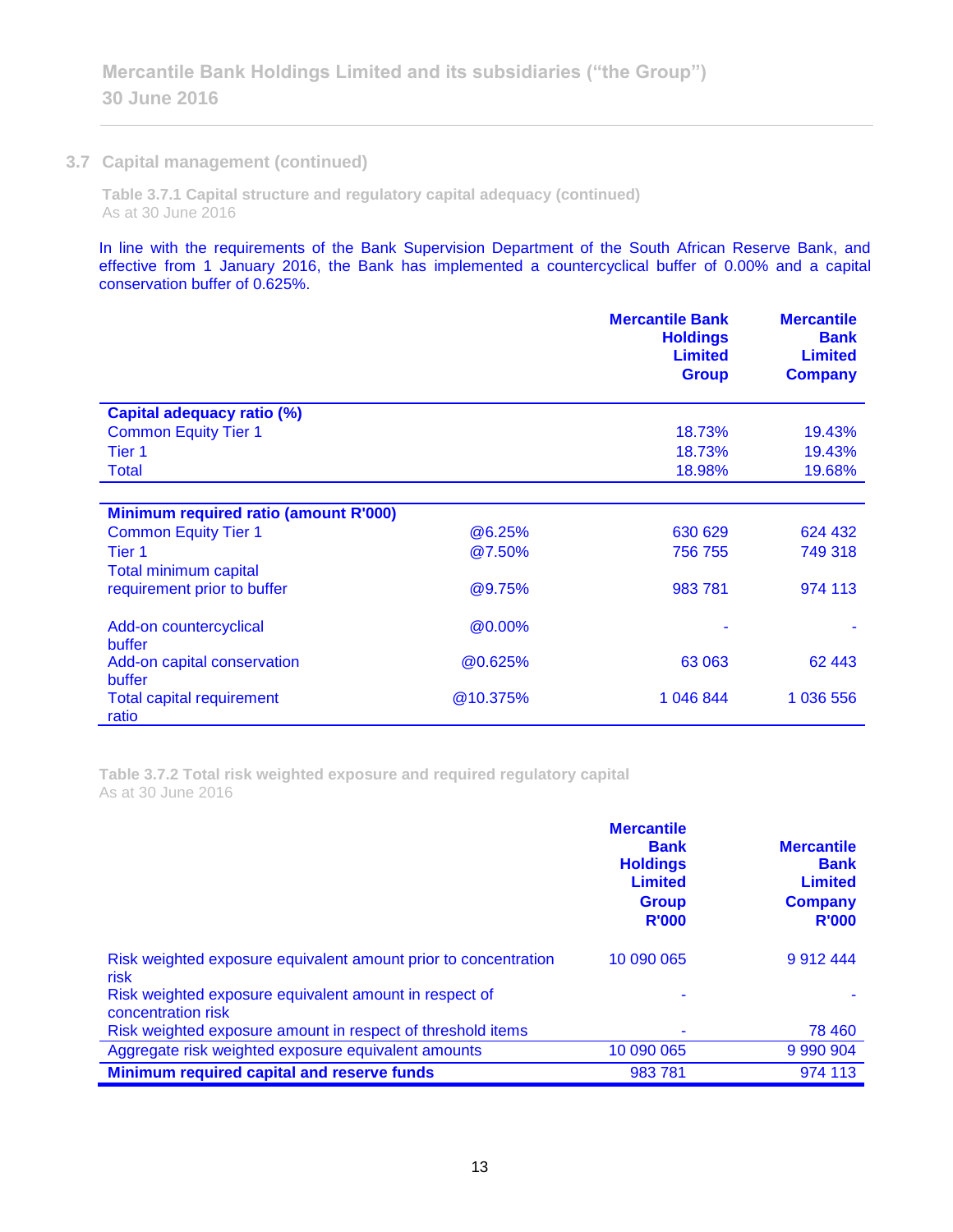The Group has documented its Internal Capital Adequacy Assessment Process ("ICAAP"), which was approved by the Board of Directors. Evaluations were made of the various direct, indirect and associated risks faced by the Bank and the related mitigating controls that are in place.

The disclosures of the composition of capital and main capital features for the Group and the Bank, required per Directive 3 of 2015, issued in terms of section 6(6) of the Banks Act of 1990, are set out in Annexures A and B, respectively.

### **3.8 Liquidity disclosures**

In terms of Regulation 43(1)(e)(iii)(F), the Liquidity Coverage Ratio ("LCR") positions of the Group and of the Bank, as at 30 June 2016, are set out below.

**Table 3.8 Liquidity disclosures** As at 30 June 2016

|                                          | <b>Mercantile</b><br><b>Bank</b><br><b>Holdings</b><br><b>Group</b><br>R'000 | <b>Mercantile</b><br><b>Bank</b><br><b>Limited</b><br><b>Company</b><br>R'000 |
|------------------------------------------|------------------------------------------------------------------------------|-------------------------------------------------------------------------------|
| <b>High Quality Liquid Assets (HQLA)</b> | 658 790                                                                      | 658 790                                                                       |
| Net cash outflows                        | 387 979                                                                      | 387 979                                                                       |
| Required LCR (%)                         | 70.0                                                                         | 70.0                                                                          |
| Actual LCR (%)                           | 169.8                                                                        | 169.8                                                                         |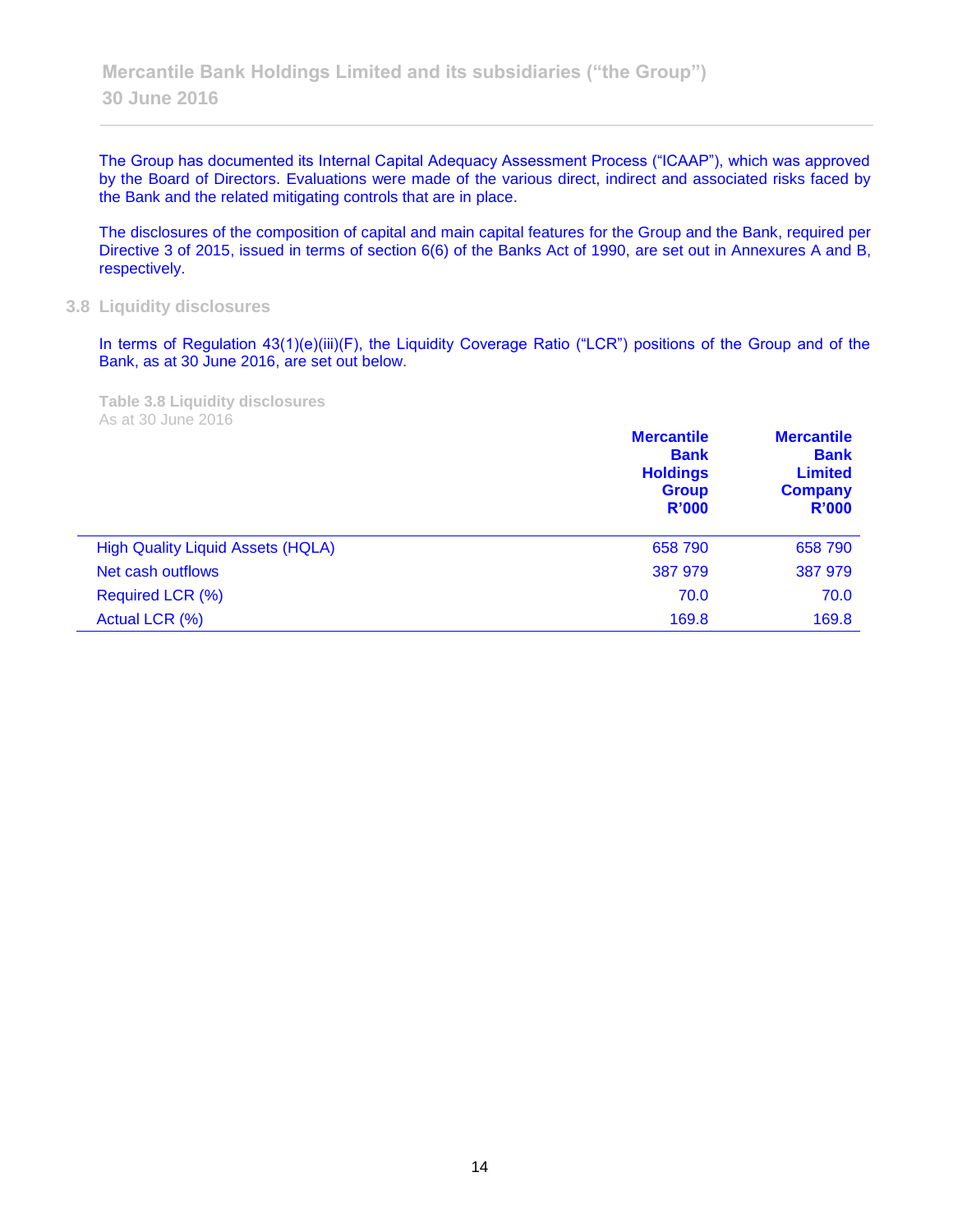## **4. Financial performance and financial position**

### **STATEMENT OF FINANCIAL POSITION**

|                                                                                                                               | <b>Note</b>    | Change *      | 30 June<br>2016<br><b>Unaudited</b> | 30 June<br>2015<br><b>Unaudited</b> | <b>31 December</b><br>2015<br><b>Audited</b> |
|-------------------------------------------------------------------------------------------------------------------------------|----------------|---------------|-------------------------------------|-------------------------------------|----------------------------------------------|
| <b>ASSETS</b>                                                                                                                 |                | $\frac{9}{6}$ | <b>R'000</b>                        | <b>R'000</b>                        | <b>R'000</b>                                 |
| Intangible assets                                                                                                             |                |               | 185 399                             | 187 518                             | 192 064                                      |
| Property and equipment                                                                                                        |                |               | 224 602                             | 217794                              | 223 404                                      |
| Tax                                                                                                                           |                |               | 3811                                | 5841                                | 572                                          |
| Other accounts receivable                                                                                                     |                |               | 226 068                             | 122 158                             | 167 278                                      |
| Other investments                                                                                                             |                |               | 5 9 5 8                             | 6 3 8 8                             | 5 9 5 8                                      |
| Deferred tax assets                                                                                                           |                |               |                                     | 651                                 |                                              |
| Non-current assets held for sale                                                                                              |                |               |                                     | 18 4 52                             |                                              |
| Loans and advances                                                                                                            |                | 15.2          | 8 0 27 8 93                         | 6 9 6 6 1 7                         | 7 250 043                                    |
| Derivative financial instruments                                                                                              |                |               | 32 131                              | 9717                                | 56775                                        |
| <b>Negotiable securities</b>                                                                                                  |                | (22.9)        | 448 316                             | 581 547                             | 551 494                                      |
| Cash and cash equivalents                                                                                                     |                | 61.6          | 2 055 660                           | 1 272 084                           | 1586798                                      |
| <b>Total assets</b>                                                                                                           |                | 19.4          | 11 209 838                          | 9 391 767                           | 10 034 386                                   |
| <b>EQUITY AND LIABILITIES</b><br>Total equity attributable to equity holders of the parent<br>Share capital and share premium |                | 5.4           | 2 041 673<br>1 207 270              | 1937680<br>1 207 270                | 2021 777<br>1 207 270                        |
| Employee benefits reserve                                                                                                     |                |               | (8354)                              | (7453)                              | (8354)                                       |
| Property revaluation reserve                                                                                                  |                |               | 112 480                             | 110 147                             | 112 480                                      |
| Available-for-sale reserve                                                                                                    |                |               | 4563                                | 1642                                | 2683                                         |
| <b>Retained earnings</b>                                                                                                      | 1              |               | 725714                              | 626 074                             | 707 698                                      |
| <b>Non-controlling interests</b>                                                                                              | 1              |               |                                     | (1568)                              | (1165)                                       |
| <b>Total equity</b>                                                                                                           |                |               | 2 041 673                           | 1936112                             | 2020612                                      |
| <b>Liabilities</b>                                                                                                            |                |               | 9 168 165                           | 7 455 655                           | 8 013 774                                    |
| Deferred tax liabilities                                                                                                      |                |               | 53 611                              | 66 113                              | 51 889                                       |
| Long-term funding                                                                                                             | $\overline{2}$ | 32.4          | 866 042                             | 653 929                             | 646 215                                      |
| <b>Debt securities</b>                                                                                                        | 3              | 18.4          | 240 000                             | 202764                              | 202 810                                      |
| <b>Deposits</b>                                                                                                               |                | 24.1          | 7 652 632                           | 6 166 123                           | 6721913                                      |
| <b>Derivative financial instruments</b>                                                                                       |                |               | 33 969                              | 10737                               | 63 30 5                                      |
| Provisions and other liabilities                                                                                              |                |               | 67 028                              | 76 985                              | 94 736                                       |
| Tax                                                                                                                           |                |               |                                     | 992                                 | 12 245                                       |
| Other accounts payable                                                                                                        |                |               | 254 883                             | 278 012                             | 220 661                                      |
| <b>Total equity and liabilities</b>                                                                                           |                | 19.4          | 11 209 838                          | 9 391 767                           | 10 034 386                                   |

\*- representing the percentage change year-on-year to 30 June 2016.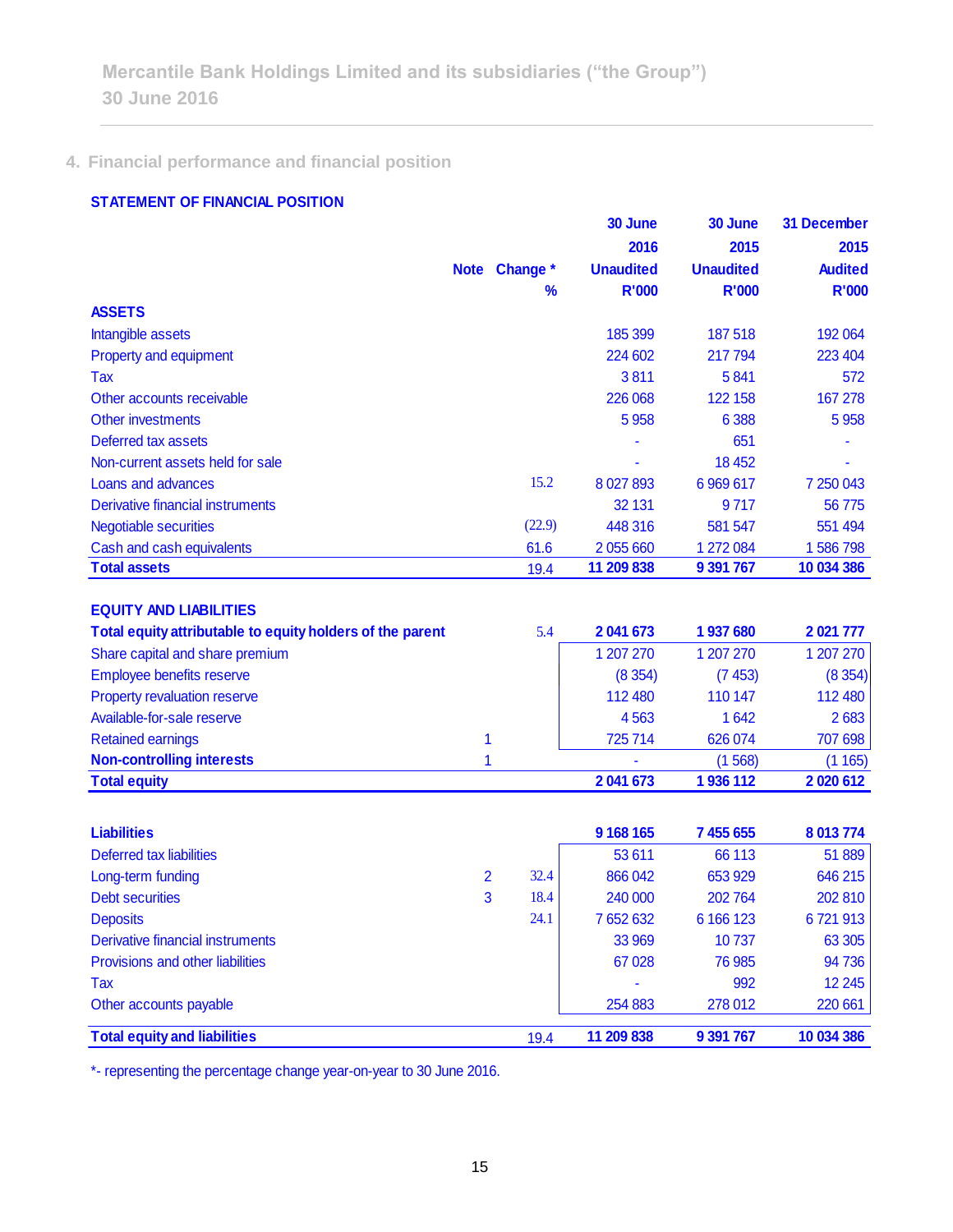| <b>STATEMENT OF INCOME</b>               |             |           |                                                   |                                                   |                                               |
|------------------------------------------|-------------|-----------|---------------------------------------------------|---------------------------------------------------|-----------------------------------------------|
|                                          | <b>Note</b> | Change *  | <b>Six months</b><br>ended<br><b>30 June 2016</b> | <b>Six months</b><br>ended<br><b>30 June 2015</b> | 12 months<br>ended<br><b>31 December 2015</b> |
|                                          |             | %         | <b>R'000</b>                                      | <b>R'000</b>                                      | <b>R'000</b>                                  |
|                                          |             |           | <b>Unaudited</b>                                  | <b>Unaudited</b>                                  | <b>Audited</b>                                |
| Interest income                          |             |           | 467 170                                           | 364 910                                           | 773 313                                       |
| Interest expense                         |             |           | (230 577)                                         | (173151)                                          | (366010)                                      |
| <b>Net interest income</b>               |             | 23.4      | 236 593                                           | 191 759                                           | 407 303                                       |
| Net (charge for) credit losses           |             | 7.3<br>4  | (17421)                                           | (16231)                                           | (35040)                                       |
| Net interest income after credit losses  |             |           | 219 172                                           | 175 528                                           | 372 263                                       |
| Net non-interest income                  |             | 13.2      | 132 411                                           | 116 961                                           | 252 075                                       |
| Non-interest income                      |             |           | 233 331                                           | 193 537                                           | 412 869                                       |
| Fee and commission expenditure           |             |           | (100920)                                          | (76 576)                                          | (160794)                                      |
| Net interest and non-interest income     |             |           | 351 583                                           | 292 489                                           | 624 338                                       |
| <b>Operating expenditure</b>             |             | 19.2<br>5 | (240393)                                          | (201637)                                          | (419111)                                      |
| <b>Profit before tax</b>                 |             | 22.4      | 111 190                                           | 90 852                                            | 205 227                                       |
| Tax                                      |             |           | (31 429)                                          | (25990)                                           | (58338)                                       |
| <b>Profit after tax</b>                  |             | 23.0      | 79 761                                            | 64 862                                            | 146 889                                       |
| <b>Profit after tax attributable to:</b> |             |           |                                                   |                                                   |                                               |
| Equity holders of the parent             |             | 22.6      | 78 875                                            | 64 360                                            | 145 984                                       |
| Non-controlling interests                |             |           | 886                                               | 502                                               | 905                                           |
|                                          |             |           | 79 761                                            | 64 862                                            | 146 889                                       |

\*- representing the percentage change year-on-year to 30 June 2016.

#### **Explanatory notes**

1. During June 2016, Mercantile Bank acquired the remaining 25.1% shareholding in Mercantile Rental Finance (Pty) Ltd for a consideration of R31.4 million, which was accounted for in line with IFRS 10 and debited against retained earnings.

2. A loan was obtained from the International Finance Corporation in 2011 - repayments in this regard commenced in September 2014 with the final payment due in September 2018. A funding line of USD 15 million was obtained from a CGD group company, Banco Nacional Ultramarino S.A. (Macau), during the first half of 2015 and an additional funding line of USD 20 million was obtained during the first half of 2016. Both funding lines are one-year loans renewable annually for a maximum of three years with the option of early settlement.

3. During the second quarter of 2016, R38 million in notes from the rental finance securitisation vehicle were issued to the International Finance Corporation.

4. The charge for credit losses as a percentage of average loans and advances is 0.46% (June 2015: 0.49%).

5. Operating expenditure increased by 19.2% year-on-year to June 2016, mainly due to higher staff costs and an under-provision of R9.6 million for settlement of a legal matter.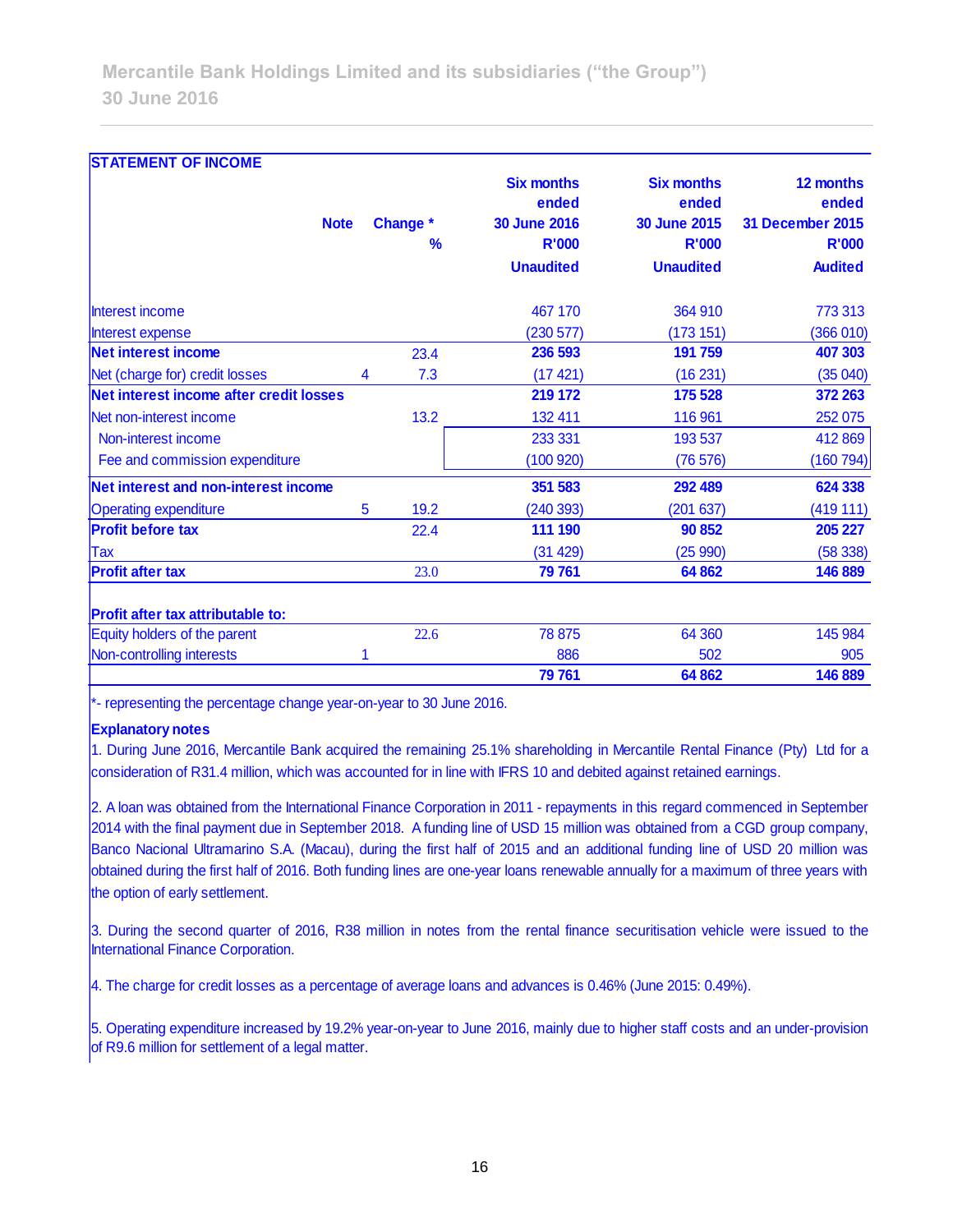### **5. Remuneration**

The Regulations require that the Group's remuneration policy, processes and procedures be disclosed to the public. Sufficient detail of qualitative and quantitative information has been disclosed as part of the corporate governance section of the Group's integrated annual report for the financial year ended 31 December 2015.

### **6. Qualitative disclosures and accounting policies**

The Regulations require that certain qualitative disclosures and statements on accounting policy be made. These required regulatory qualitative disclosures and statements on accounting policy were made in the Group integrated annual report for the financial year ended 31 December 2015.

The above disclosures should be read in conjunction with the qualitative disclosures made in the sections on risk management and control, and corporate governance and statements on Group accounting policy contained in the Group integrated annual report as at 31 December 2015.

1 September 2016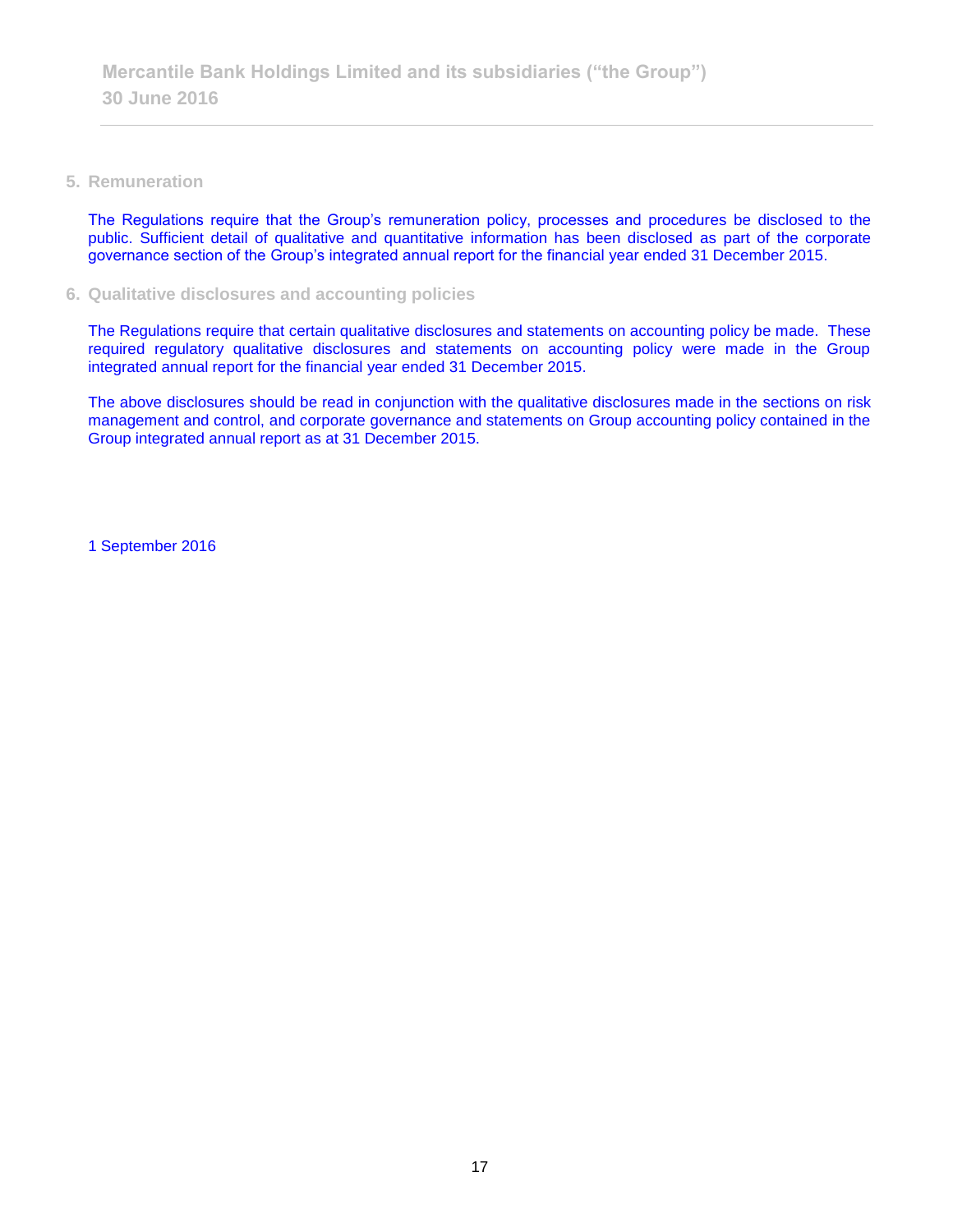### **ANNEXURE A: COMPOSITION OF CAPITAL DISCLOSURES TEMPLATE**

### **Mercantile Bank Group**

As at 30 June 2016

|                | Basel III common disclosures template to be used during the transition of regulatory adjustments<br>(i.e. from 1 June 2013 to 1 January 2018)<br><b>R'000</b> |              | <b>AMOUNTS</b><br><b>SUBJECT TO</b><br><b>PRE-BASEL</b><br>$\mathbf{m}$<br><b>TREATMENT</b> |
|----------------|---------------------------------------------------------------------------------------------------------------------------------------------------------------|--------------|---------------------------------------------------------------------------------------------|
|                | <b>Common Equity Tier 1 capital: instruments and reserves</b>                                                                                                 |              |                                                                                             |
| 1              | Directly issued qualifying common share capital (and equivalent for non-joint stock companies) plus related stock surplus                                     | 1 207 270    |                                                                                             |
| $\overline{2}$ | <b>Retained earnings</b>                                                                                                                                      | 721 507      |                                                                                             |
| 3              | Accumulated other comprehensive income (and other reserves)                                                                                                   | 108 687      |                                                                                             |
| 4              | Directly issued capital subject to phase out from CET 1 (only applicable to non-joint stock companies)                                                        |              |                                                                                             |
|                | Public sector capital injections grandfathered until 1 January 2018                                                                                           | 0            |                                                                                             |
| 5              | Common share capital issued by subsidiaries and held third parties (amounts allowed in group CET)                                                             | $\Omega$     | $\mathbf{0}$                                                                                |
| 6              | <b>Common Equity Tier 1 capital before regulatory adjustments</b>                                                                                             | 2 037 464    |                                                                                             |
|                | <b>Common Equity Tier 1 capital: regulatory adjustments</b>                                                                                                   |              |                                                                                             |
|                | <b>Prudential valuation adjustments</b>                                                                                                                       | $\mathbf{0}$ | $\mathbf{0}$                                                                                |
| 8              | Goodwill (net of related tax liability)                                                                                                                       | $\Omega$     |                                                                                             |
| $\overline{9}$ | Other intangibles other than mortgage-servicing rights (net of related tax liability)                                                                         | 148 074      | 148 074                                                                                     |
| 10             | Deferred tax assets that rely on future profitability excluding those arising from temporary differences (net of related tax<br>liability)                    |              |                                                                                             |
| 11             | Cash-flow hedge reserve                                                                                                                                       | $\mathbf{0}$ | $\mathbf{0}$                                                                                |
| 12             | Shortfall of provisions to expected losses                                                                                                                    | $\Omega$     | $\Omega$                                                                                    |
| 13             | Securitisation gain on sale                                                                                                                                   | $\mathbf{0}$ | $\Omega$                                                                                    |
| 14             | Gains and losses due to changes in own credit risk on fair valued liabilities                                                                                 | $\mathbf{0}$ | $\mathbf{0}$                                                                                |
| 15             | Defined-benefit pension fund net assets                                                                                                                       | $\mathbf{0}$ | $\mathbf{0}$                                                                                |
| 16             | Investments in own shares (if not already netted off paid-in capital on reported balance sheet                                                                | $\Omega$     | $\mathbf{0}$                                                                                |
| 17             | Reciprocal cross-holdings in common equity                                                                                                                    | $\Omega$     | $\Omega$                                                                                    |
|                | Investments in the capital of banking, financial, insurance entities that are outside the scope of regulatory consolidation, net of                           |              |                                                                                             |
| 18             | eligible short position, where the bank does not own more than 10% of the issued share capital (amount above 10%<br>threshold)                                | $\Omega$     | $\mathbf{0}$                                                                                |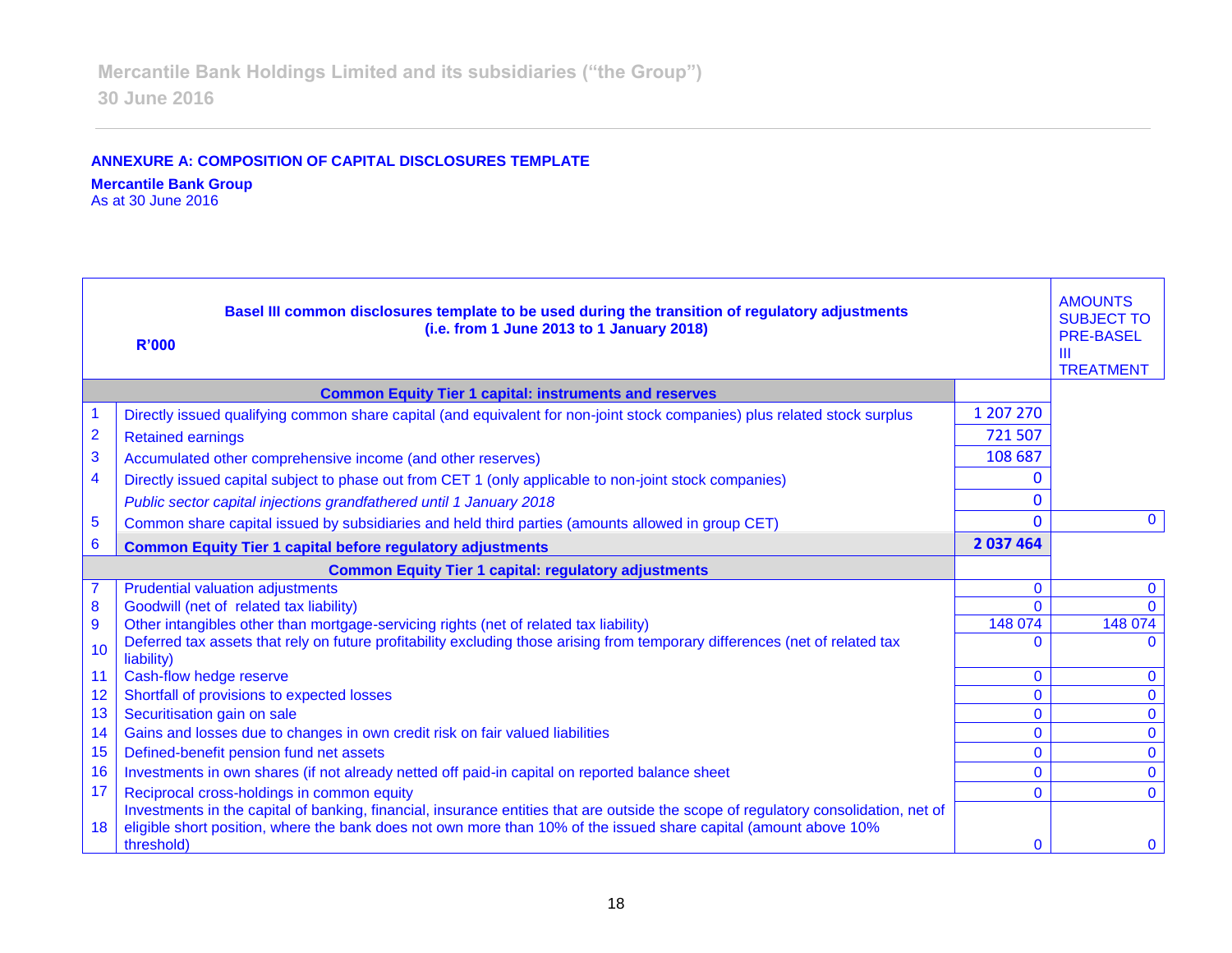#### 19 Significant investments in the common stock of banking, financial and insurance entities that are outside the scope of regulatory consolidation, net of eligible short positions (amounts above 10% threshold) 0 0 20 Mortgage servicing rights (amount above 10% threshold) 0 0 21 Deferred tax assets arising from temporary differences (amounts above 10% threshold, net of related tax liability) 0 0 22 Amount exceeding the 15% threshold 0 0 23 of which: significant investments in the common stock of financials 0 0 24 of which: mortgage servicing rights 0 0 25 of which: deferred tax assets arising from temporary differences 0 0 26 National specific regulatory adjustments and the control of the control of the control of the control of the control of the control of the control of the control of the control of the control of the control of the contr REGULATORY ADJUSTMENTS APPLIED TO COMMON EQUITY TIER 1 IN RESPECT OF AMOUNTS SUBJECT TO PR-BASEL III TREAMENT 148 074 OF WHICH: Other intangibles other than mortgage-servicing rights (net of related tax liability) 148 074 OF WHICH: 0 27 Regulatory adjustments applied to Common Equity Tier 1 due to insufficient Additional Tier 1 and Tier 2 to cover deductions 0 28 **Total regulatory adjustments to Common Equity Tier 1 145 656**  29 **Common Equity Tier 1 capital (CET1) 1 889 390 Additional Tier 1 capital: instruments** 30 Directly issued qualifying Additional Tier 1 instruments plus related stock surplus 0 31 of which: classified as equity under applicable accounting standards 0 32 of which: classified as liabilities under applicable accounting standards 0 33 Directly issued capital instruments subject to phase out from Additional Tier 1 0 Additional Tier 1 instruments (and CET1 instruments not included in line 5) issued by subsidiaries and held by third parties (amounts allowed in group AT1) 0 35 of which: instruments issued by subsidiaries subject to phase out 0 36 **Additional Tier 1 capital before regulatory adjustments** 0 **Additional Tier 1 capital: regulatory adjustments** 37 Investments in own Additional Tier 1 instruments 0 0 38 Reciprocal cross-holdings in Additional Tier 1 instruments 0 0 39 Investments in the capital of banking, financial, insurance entities that are outside the scope of regulatory consolidation, net of eligible short position, where the bank does not own more than 10% of the issued common share capital of the entity (amount above 10% threshold) and the state of the state of the state of the state of the state of the state of the state of the state of the state of the state of the state of the state of the state of the state of the state of th 40 Significant investments in the capital of banking, financial and insurance entities that are outside the scope of regulatory consolidation (net of eligible short positions) 0 0 41 National specific regulatory adjustments 0 REGULATORY ADJUSTMENTS APPLIED TO COMMON EQUITY TIER 1 IN RESPECT OF AMOUNTS SUBJECT TO PR-BASEL III TREAMENT 0 OF WHICH: (INSERT NAME OF ADJUSTMENT) 0 OF WHICH: 0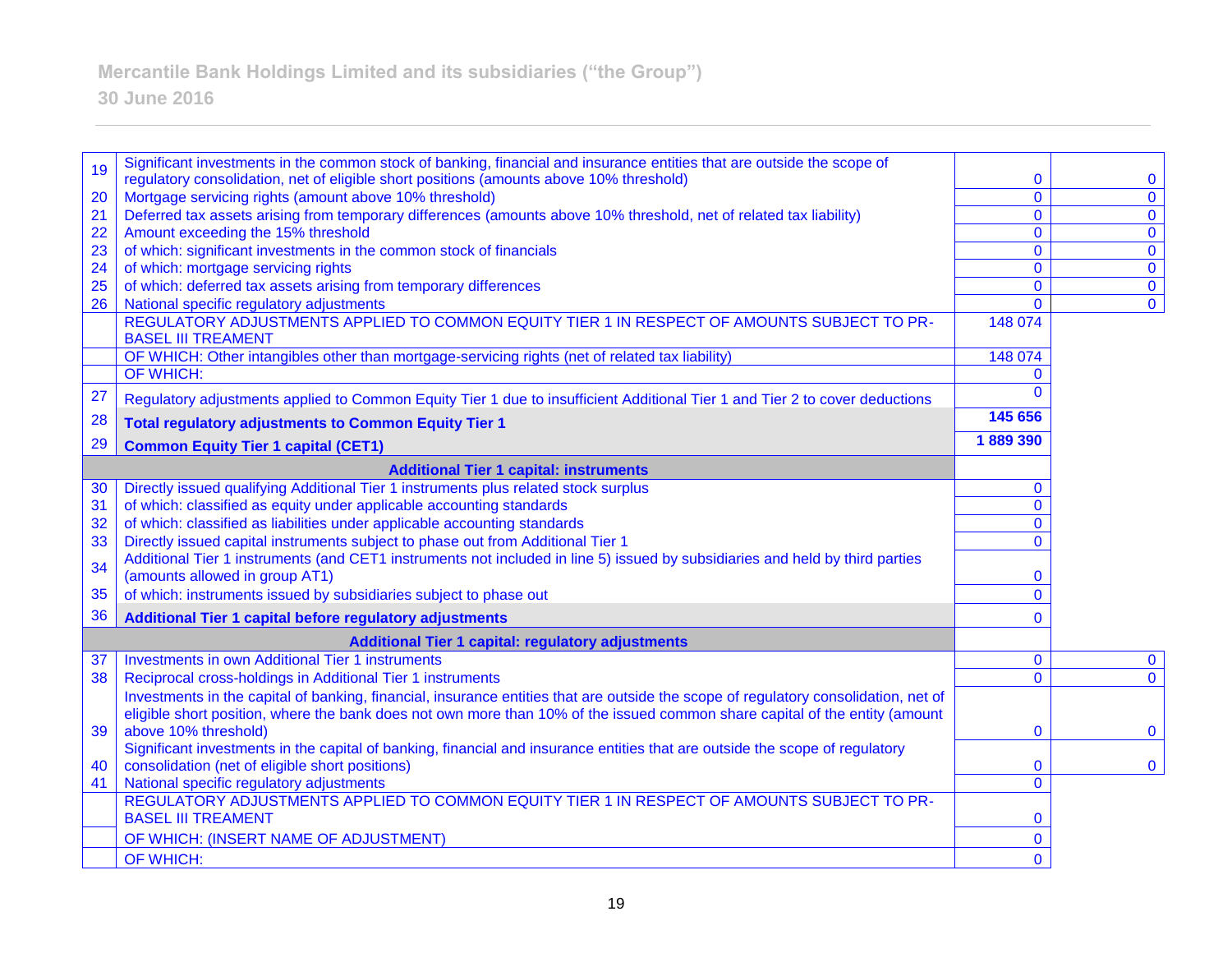| 42       | Regulatory adjustments applied to Additional Tier 1 due to insufficient Tier 2 to cover deductions                                 | $\mathbf{0}$               |  |
|----------|------------------------------------------------------------------------------------------------------------------------------------|----------------------------|--|
| 43       | <b>Total regulatory adjustments to Additional Tier 1 capital</b>                                                                   | $\bf{0}$                   |  |
| 44       | <b>Additional Tier 1 capital (AT1)</b>                                                                                             | $\mathbf{0}$               |  |
| 45       | Tier 1 capital (T1= CET1 + AT1)                                                                                                    | 1889 390                   |  |
|          |                                                                                                                                    |                            |  |
|          | <b>Tier 2 capital and provisions</b>                                                                                               |                            |  |
| 46       | Directly issued qualifying Tier 2 instruments plus related stock surplus                                                           | $\mathbf{0}$               |  |
| 47       | Directly issued capital instruments subject to phase out from Tier 2                                                               | $\Omega$                   |  |
| 48       | Tier 2 instruments (and CET1 and AT1 instruments not included in lines 5 to 34) issued by subsidiaries and held by third           | $\Omega$                   |  |
|          | parties (amounts allowed in group Tier 2)                                                                                          |                            |  |
| 49       | of which: instruments issued by subsidiaries subject to phase out                                                                  | $\Omega$                   |  |
| 50<br>51 | <b>Provisions</b><br>Tier 2 capital before regulatory adjustments                                                                  | 25 7 52<br>25752           |  |
|          |                                                                                                                                    |                            |  |
|          | Tier 2 capital: regulatory adjustments<br>Investment in own Tier 2 instruments                                                     |                            |  |
| 52<br>53 | Reciprocal cross-holdings in Tier 2 instruments                                                                                    | $\mathbf 0$<br>$\mathbf 0$ |  |
|          | Investments in capital of banking, financial and insurance entities that are outside the scope of regulatory consolidation, net of | $\Omega$                   |  |
| 54       | eligible short positions, where the bank does not own more than 10% of the issued common share capital of the entity               |                            |  |
|          | (amount above the 10% threshold)                                                                                                   |                            |  |
| 55       | Significant investments in the capital of banking, financial and insurance entities that are outside the scope of regulatory       | $\mathbf{0}$               |  |
|          | consolidation (net of eligible short positions)                                                                                    |                            |  |
| 56       | National specific regulatory adjustments                                                                                           | $\mathbf 0$                |  |
|          | REGULATORY ADJUSTMENTS APPLIED TO COMMON EQUITY TIER 2 IN RESPECT OF AMOUNTS SUBJECT TO PR-<br><b>BASEL III TREAMENT</b>           | $\Omega$                   |  |
|          | OF WHICH: (INSERT NAME OF ADJUSTMENT)                                                                                              | $\mathbf{0}$               |  |
|          | OF WHICH:                                                                                                                          | $\Omega$                   |  |
| 57       | <b>Total regulatory adjustments to Tier 2 capital</b>                                                                              |                            |  |
| 58       | <b>Tier 2 capital (T2)</b>                                                                                                         | 25 7 52                    |  |
| 59       |                                                                                                                                    | 1915142                    |  |
|          | Total capital (TC= T1 + T2)                                                                                                        | 10 090 065                 |  |
|          | RISK WEIGHTED ASSETS IN RESPECT OF AMOUNTS SUBJECT TO PRE-BASEL III TREAMENT                                                       |                            |  |
|          | OF WHICH: (INSERT NAME OF ADJUSTMENT)                                                                                              |                            |  |
|          | OF WHICH:                                                                                                                          | $\Omega$                   |  |
| 60       | Total risk weighted assets                                                                                                         | 10 090 065                 |  |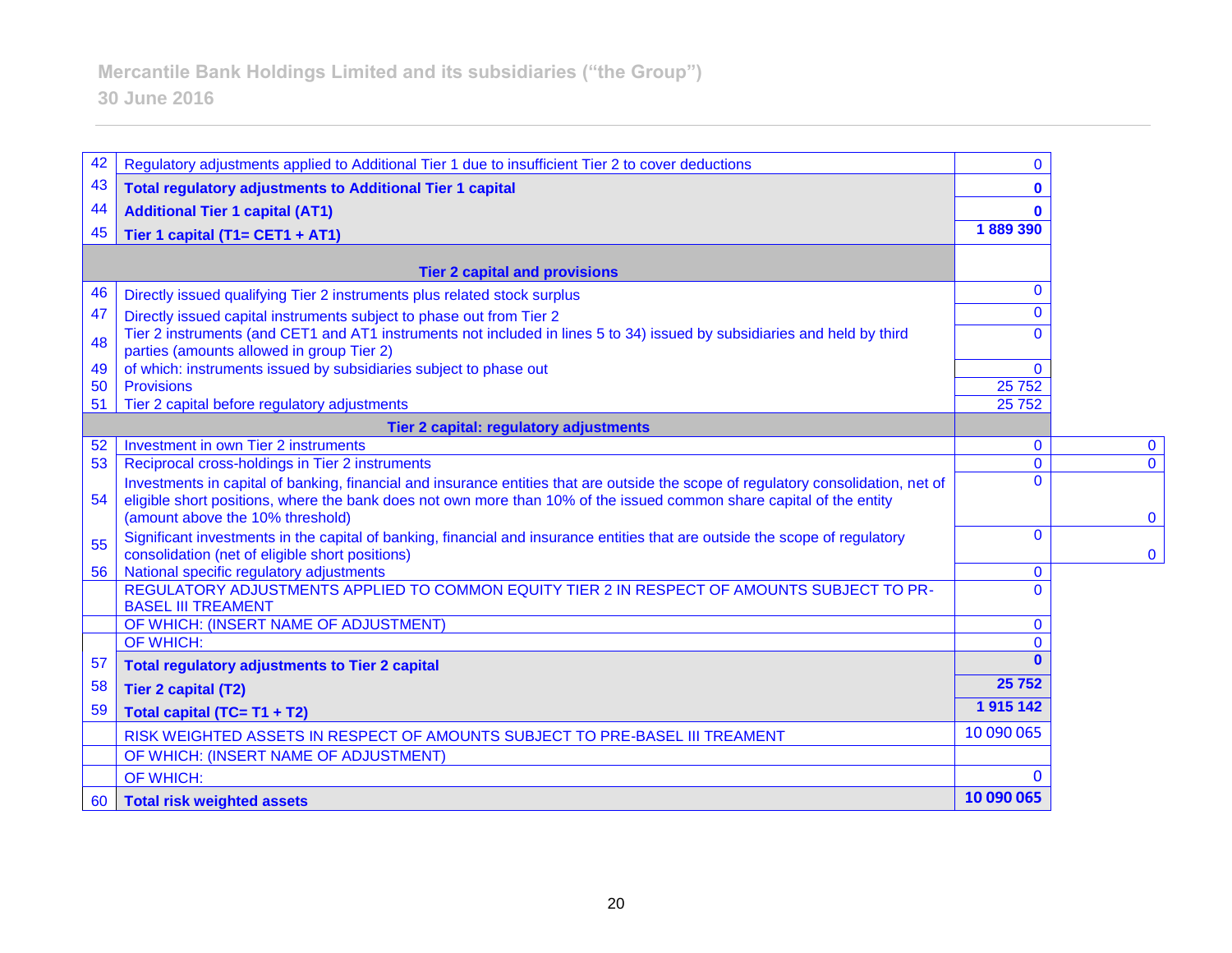| <b>Capital ratios</b>                                                                                                      |                                                                                                                                                                                                                                                                                                                                                                                                                                                                                                                                                                                                                                                                                                                                                                                                                                                                                                                                                                                                                                                                                      |  |  |
|----------------------------------------------------------------------------------------------------------------------------|--------------------------------------------------------------------------------------------------------------------------------------------------------------------------------------------------------------------------------------------------------------------------------------------------------------------------------------------------------------------------------------------------------------------------------------------------------------------------------------------------------------------------------------------------------------------------------------------------------------------------------------------------------------------------------------------------------------------------------------------------------------------------------------------------------------------------------------------------------------------------------------------------------------------------------------------------------------------------------------------------------------------------------------------------------------------------------------|--|--|
| Common Equity Tier 1 (as a percentage of risk weighted assets)                                                             | 18.73                                                                                                                                                                                                                                                                                                                                                                                                                                                                                                                                                                                                                                                                                                                                                                                                                                                                                                                                                                                                                                                                                |  |  |
| Tier 1 (as a percentage of risk weighted assets)                                                                           | 18.73                                                                                                                                                                                                                                                                                                                                                                                                                                                                                                                                                                                                                                                                                                                                                                                                                                                                                                                                                                                                                                                                                |  |  |
| Total capital (as a percentage of risk weighted assets)                                                                    | 18.98                                                                                                                                                                                                                                                                                                                                                                                                                                                                                                                                                                                                                                                                                                                                                                                                                                                                                                                                                                                                                                                                                |  |  |
| Institution specific buffers requirements (minimum CET1 requirement plus capital conservation buffers plus countercyclical | 0.625                                                                                                                                                                                                                                                                                                                                                                                                                                                                                                                                                                                                                                                                                                                                                                                                                                                                                                                                                                                                                                                                                |  |  |
| of which: capital conservation buffer requirement                                                                          | 0.625                                                                                                                                                                                                                                                                                                                                                                                                                                                                                                                                                                                                                                                                                                                                                                                                                                                                                                                                                                                                                                                                                |  |  |
| of which: bank specific countercyclical buffer requirement                                                                 | $\bf{0}$                                                                                                                                                                                                                                                                                                                                                                                                                                                                                                                                                                                                                                                                                                                                                                                                                                                                                                                                                                                                                                                                             |  |  |
| of which: G-SIB buffer requirement                                                                                         | $\Omega$                                                                                                                                                                                                                                                                                                                                                                                                                                                                                                                                                                                                                                                                                                                                                                                                                                                                                                                                                                                                                                                                             |  |  |
| Common Equity Tier 1 available to meet buffers (as a percentage of risk weighted assets)                                   | 18.73                                                                                                                                                                                                                                                                                                                                                                                                                                                                                                                                                                                                                                                                                                                                                                                                                                                                                                                                                                                                                                                                                |  |  |
| <b>National Minima (if different from Basel 3)</b>                                                                         |                                                                                                                                                                                                                                                                                                                                                                                                                                                                                                                                                                                                                                                                                                                                                                                                                                                                                                                                                                                                                                                                                      |  |  |
| National Common Equity Tier 1 minimum ratio (if different from Basel 3 minimum)                                            | 6.25                                                                                                                                                                                                                                                                                                                                                                                                                                                                                                                                                                                                                                                                                                                                                                                                                                                                                                                                                                                                                                                                                 |  |  |
|                                                                                                                            | 7.50                                                                                                                                                                                                                                                                                                                                                                                                                                                                                                                                                                                                                                                                                                                                                                                                                                                                                                                                                                                                                                                                                 |  |  |
| National total capital minimum ratio                                                                                       | 9.75                                                                                                                                                                                                                                                                                                                                                                                                                                                                                                                                                                                                                                                                                                                                                                                                                                                                                                                                                                                                                                                                                 |  |  |
| Amounts below the threshold for deductions (before risk weighting)                                                         |                                                                                                                                                                                                                                                                                                                                                                                                                                                                                                                                                                                                                                                                                                                                                                                                                                                                                                                                                                                                                                                                                      |  |  |
|                                                                                                                            | $\bf{0}$                                                                                                                                                                                                                                                                                                                                                                                                                                                                                                                                                                                                                                                                                                                                                                                                                                                                                                                                                                                                                                                                             |  |  |
|                                                                                                                            | $\bf{0}$                                                                                                                                                                                                                                                                                                                                                                                                                                                                                                                                                                                                                                                                                                                                                                                                                                                                                                                                                                                                                                                                             |  |  |
|                                                                                                                            | $\mathbf{0}$                                                                                                                                                                                                                                                                                                                                                                                                                                                                                                                                                                                                                                                                                                                                                                                                                                                                                                                                                                                                                                                                         |  |  |
|                                                                                                                            | $\mathbf{0}$                                                                                                                                                                                                                                                                                                                                                                                                                                                                                                                                                                                                                                                                                                                                                                                                                                                                                                                                                                                                                                                                         |  |  |
|                                                                                                                            |                                                                                                                                                                                                                                                                                                                                                                                                                                                                                                                                                                                                                                                                                                                                                                                                                                                                                                                                                                                                                                                                                      |  |  |
|                                                                                                                            | 25752                                                                                                                                                                                                                                                                                                                                                                                                                                                                                                                                                                                                                                                                                                                                                                                                                                                                                                                                                                                                                                                                                |  |  |
|                                                                                                                            | $\mathbf{0}$                                                                                                                                                                                                                                                                                                                                                                                                                                                                                                                                                                                                                                                                                                                                                                                                                                                                                                                                                                                                                                                                         |  |  |
| application of cap)                                                                                                        | $\bf{0}$                                                                                                                                                                                                                                                                                                                                                                                                                                                                                                                                                                                                                                                                                                                                                                                                                                                                                                                                                                                                                                                                             |  |  |
| Cap on inclusion of provisions in Tier 2 under internal ratings-based approach                                             | $\mathbf{0}$                                                                                                                                                                                                                                                                                                                                                                                                                                                                                                                                                                                                                                                                                                                                                                                                                                                                                                                                                                                                                                                                         |  |  |
| Capital instruments subject to phase-out arrangement (only applicable between 1 Jan 2018 and 1 Jan 2022)                   |                                                                                                                                                                                                                                                                                                                                                                                                                                                                                                                                                                                                                                                                                                                                                                                                                                                                                                                                                                                                                                                                                      |  |  |
| Current cap on CET1 instruments subject to phase out arrangements                                                          | $\bf{0}$                                                                                                                                                                                                                                                                                                                                                                                                                                                                                                                                                                                                                                                                                                                                                                                                                                                                                                                                                                                                                                                                             |  |  |
| Amounts excluded from CET1 due to cap (excess over cap after redemptions and maturities)                                   | $\bf{0}$                                                                                                                                                                                                                                                                                                                                                                                                                                                                                                                                                                                                                                                                                                                                                                                                                                                                                                                                                                                                                                                                             |  |  |
| Current cap on AT1 instruments subject to phase out arrangements                                                           | $\bf{0}$                                                                                                                                                                                                                                                                                                                                                                                                                                                                                                                                                                                                                                                                                                                                                                                                                                                                                                                                                                                                                                                                             |  |  |
|                                                                                                                            | $\mathbf 0$                                                                                                                                                                                                                                                                                                                                                                                                                                                                                                                                                                                                                                                                                                                                                                                                                                                                                                                                                                                                                                                                          |  |  |
|                                                                                                                            | $\pmb{0}$<br>$\overline{0}$                                                                                                                                                                                                                                                                                                                                                                                                                                                                                                                                                                                                                                                                                                                                                                                                                                                                                                                                                                                                                                                          |  |  |
|                                                                                                                            | buffer requirements plus G-SIB buffer requirement, expressed as a percentage of risk weighted assets)<br>National Tier 1 minimum ratio<br>Non-significant investments in the capital of other financials<br>Significant investments in common stock of financials<br>Mortgage servicing rights (net of related tax liability)<br>Deferred tax assets arising from temporary differences (net of related tax liability)<br>Applicable caps on the inclusion of provisions in Tier 2<br>Provisions eligible for inclusion in Tier 2 in respect of exposures subject to standardised approach (prior to application of cap)<br>Cap on inclusion of provisions in Tier 2 under standardised approach<br>Provisions eligible for inclusion in Tier 2 in respect of exposures subject to internal ratings-based approach (prior to<br>Amounts excluded from AT1 due to cap (excess over cap after redemptions and maturities)<br>Current cap on T2 instruments subject to phase out arrangements<br>Amounts excluded from T2 due to cap (excess over cap after redemptions and maturities) |  |  |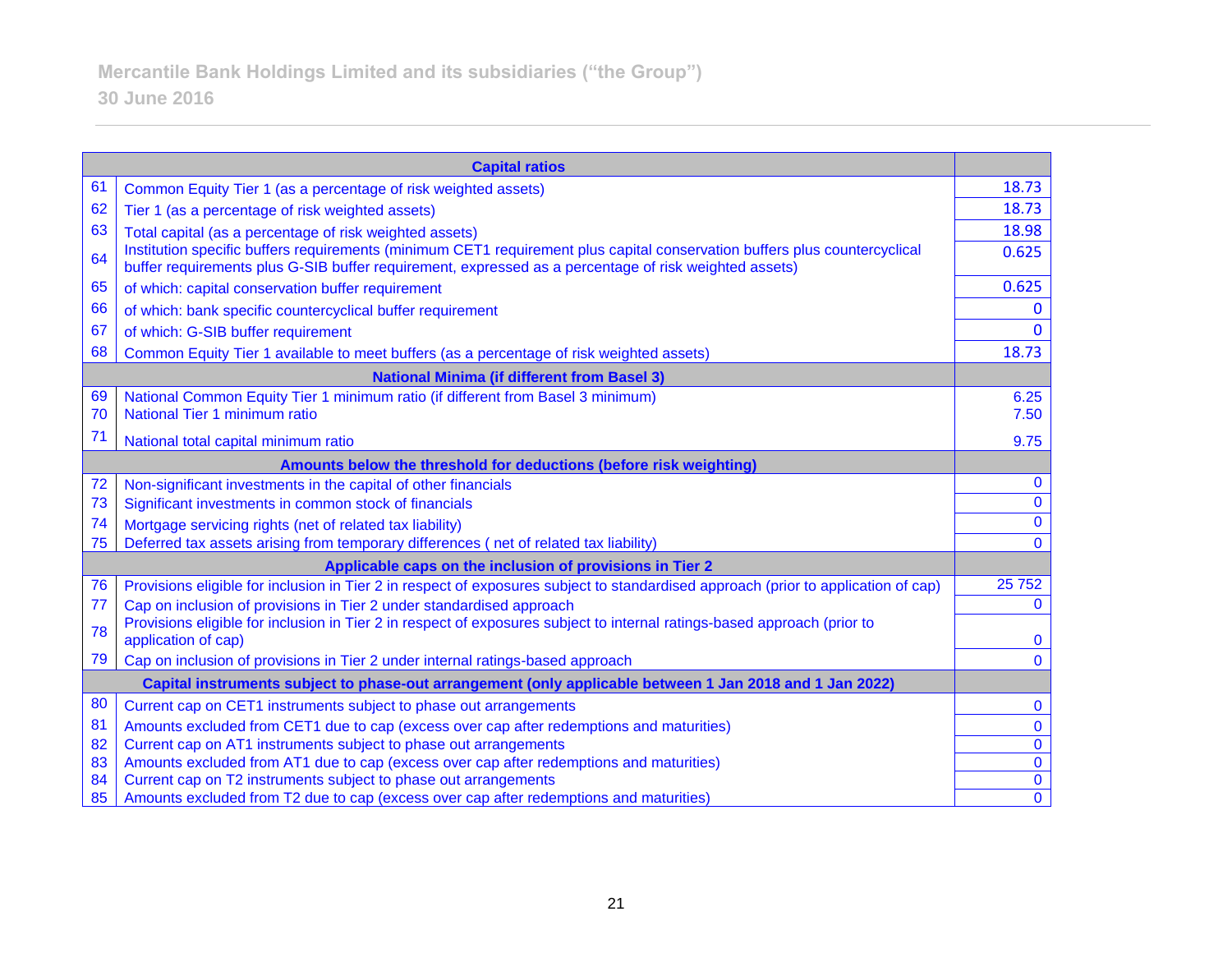### **ANNEXURE A: COMPOSITION OF CAPITAL DISCLOSURES TEMPLATE Mercantile Bank Limited (solo)**

As at 30 June 2016

| Basel III common disclosures template to be used during the transition of regulatory adjustments<br><b>AMOUNTS</b><br>(i.e. from 1 June 2013 to 1 January 2018)<br><b>SUBJECT TO</b><br><b>R'000</b><br><b>PRE-BASEL</b><br>Ш<br><b>TREATMENT</b> |                                                                                                                                            |              |                |
|---------------------------------------------------------------------------------------------------------------------------------------------------------------------------------------------------------------------------------------------------|--------------------------------------------------------------------------------------------------------------------------------------------|--------------|----------------|
|                                                                                                                                                                                                                                                   | <b>Common Equity Tier 1 capital: instruments and reserves</b>                                                                              |              |                |
|                                                                                                                                                                                                                                                   | Directly issued qualifying common share capital (and equivalent for non-joint stock companies) plus related stock surplus                  | 1 483 300    |                |
| $\overline{2}$                                                                                                                                                                                                                                    | <b>Retained earnings</b>                                                                                                                   | 545 033      |                |
| 3                                                                                                                                                                                                                                                 | Accumulated other comprehensive income (and other reserves)                                                                                | 60782        |                |
| $\overline{4}$                                                                                                                                                                                                                                    | Directly issued capital subject to phase out from CET 1 (only applicable to non-joint stock companies)                                     | $\Omega$     |                |
|                                                                                                                                                                                                                                                   | Public sector capital injections grandfathered until 1 January 2018                                                                        | $\Omega$     |                |
| $\overline{5}$                                                                                                                                                                                                                                    | Common share capital issued by subsidiaries and held third parties (amounts allowed in group CET)                                          | $\Omega$     | $\mathbf{0}$   |
| $6\phantom{1}6$                                                                                                                                                                                                                                   | <b>Common Equity Tier 1 capital before regulatory adjustments</b>                                                                          | 2 089 115    |                |
|                                                                                                                                                                                                                                                   | <b>Common Equity Tier 1 capital: regulatory adjustments</b>                                                                                |              |                |
|                                                                                                                                                                                                                                                   | <b>Prudential valuation adjustments</b>                                                                                                    | $\mathbf{0}$ | $\mathbf{0}$   |
| 8                                                                                                                                                                                                                                                 | Goodwill (net of related tax liability)                                                                                                    | $\Omega$     | $\Omega$       |
| 9                                                                                                                                                                                                                                                 | Other intangibles other than mortgage-servicing rights (net of related tax liability)                                                      | 147837       | 147 837        |
| 10                                                                                                                                                                                                                                                | Deferred tax assets that rely on future profitability excluding those arising from temporary differences (net of related tax<br>liability) | $\mathbf{0}$ | $\mathbf{0}$   |
| 11                                                                                                                                                                                                                                                | Cash-flow hedge reserve                                                                                                                    | $\mathbf{0}$ | $\mathbf 0$    |
| 12                                                                                                                                                                                                                                                | Shortfall of provisions to expected losses                                                                                                 | $\Omega$     | $\mathbf{O}$   |
| 13                                                                                                                                                                                                                                                | Securitisation gain on sale                                                                                                                | $\mathbf{0}$ | $\overline{0}$ |
| 14                                                                                                                                                                                                                                                | Gains and losses due to changes in own credit risk on fair valued liabilities                                                              | $\mathbf{0}$ | $\mathbf 0$    |
| 15                                                                                                                                                                                                                                                | Defined-benefit pension fund net assets                                                                                                    | $\mathbf 0$  | $\overline{0}$ |
| 16                                                                                                                                                                                                                                                | Investments in own shares (if not already netted off paid-in capital on reported balance sheet                                             | $\mathbf{0}$ | $\mathbf 0$    |
| 17                                                                                                                                                                                                                                                | Reciprocal cross-holdings in common equity                                                                                                 | $\Omega$     | $\mathbf{0}$   |
|                                                                                                                                                                                                                                                   | Investments in the capital of banking, financial, insurance entities that are outside the scope of regulatory consolidation, net of        |              |                |
| 18                                                                                                                                                                                                                                                | eligible short position, where the bank does not own more than 10% of the issued share capital (amount above 10%<br>threshold)             | $\Omega$     | $\mathbf{0}$   |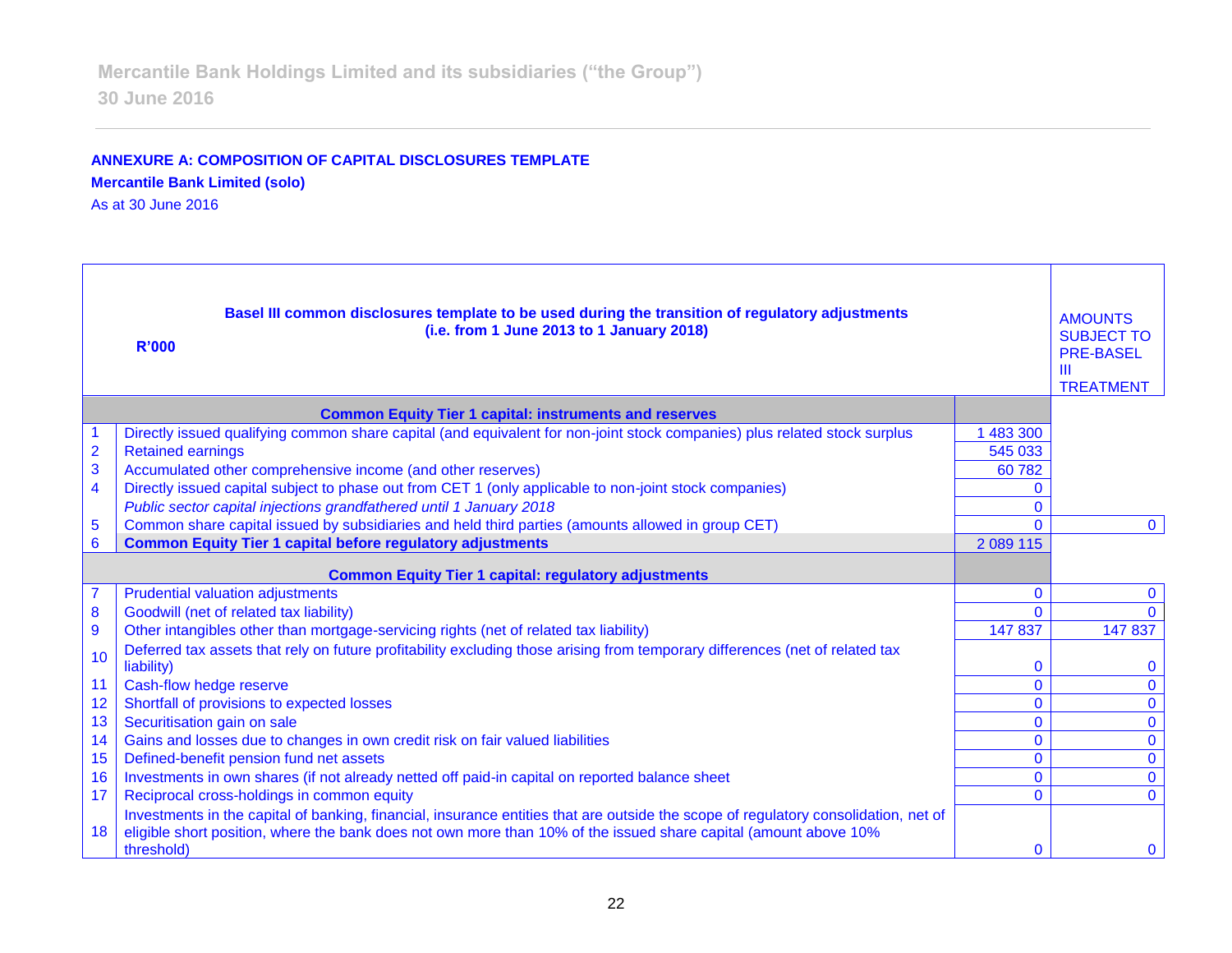# **30 June 2016**

| 19       | Significant investments in the common stock of banking, financial and insurance entities that are outside the scope of                                                       |                   |                               |
|----------|------------------------------------------------------------------------------------------------------------------------------------------------------------------------------|-------------------|-------------------------------|
|          | regulatory consolidation, net of eligible short positions (amounts above 10% threshold)                                                                                      | 0<br>$\mathbf{0}$ | $\mathbf 0$<br>$\overline{0}$ |
| 20<br>21 | Mortgage servicing rights (amount above 10% threshold)<br>Deferred tax assets arising from temporary differences (amounts above 10% threshold, net of related tax liability) | $\mathbf{0}$      | $\overline{0}$                |
| 22       | Amount exceeding the 15% threshold                                                                                                                                           | $\mathbf{0}$      | $\overline{0}$                |
| 23       | of which: significant investments in the common stock of financials                                                                                                          | $\mathbf{0}$      | $\mathbf 0$                   |
| 24       | of which: mortgage servicing rights                                                                                                                                          | $\mathbf{0}$      | $\overline{0}$                |
| 25       | of which: deferred tax assets arising from temporary differences                                                                                                             | $\mathbf{0}$      | $\mathbf 0$                   |
| 26       | National specific regulatory adjustments                                                                                                                                     | $\mathbf{0}$      | $\overline{0}$                |
|          | REGULATORY ADJUSTMENTS APPLIED TO COMMON EQUITY TIER 1 IN RESPECT OF AMOUNTS SUBJECT TO PR-                                                                                  |                   |                               |
|          | <b>BASEL III TREAMENT</b>                                                                                                                                                    | 147 837           |                               |
|          | OF WHICH: Other intangibles other than mortgage-servicing rights (net of related tax liability)                                                                              | 147 837           |                               |
|          | OF WHICH:                                                                                                                                                                    | $\Omega$          |                               |
| 27       | Regulatory adjustments applied to Common Equity Tier 1 due to insufficient Additional Tier 1 and Tier 2 to cover deductions                                                  | $\Omega$          |                               |
| 28       | <b>Total regulatory adjustments to Common Equity Tier 1</b>                                                                                                                  | 147 837           |                               |
| 29       | <b>Common Equity Tier 1 capital (CET1)</b>                                                                                                                                   | 1941278           |                               |
|          | <b>Additional Tier 1 capital: instruments</b>                                                                                                                                |                   |                               |
| 30       | Directly issued qualifying Additional Tier 1 instruments plus related stock surplus                                                                                          | $\mathbf{0}$      |                               |
| 31       | of which: classified as equity under applicable accounting standards                                                                                                         | $\overline{0}$    |                               |
| 32       | of which: classified as liabilities under applicable accounting standards                                                                                                    | $\mathbf{0}$      |                               |
| 33       | Directly issued capital instruments subject to phase out from Additional Tier 1                                                                                              | $\Omega$          |                               |
| 34       | Additional Tier 1 instruments (and CET1 instruments not included in line 5) issued by subsidiaries and held by third parties                                                 |                   |                               |
|          | (amounts allowed in group AT1)                                                                                                                                               | $\mathbf 0$       |                               |
| 35       | of which: instruments issued by subsidiaries subject to phase out                                                                                                            | $\mathbf{0}$      |                               |
| 36       | Additional Tier 1 capital before regulatory adjustments                                                                                                                      | $\Omega$          |                               |
|          | <b>Additional Tier 1 capital: regulatory adjustments</b>                                                                                                                     |                   |                               |
| 37       | <b>Investments in own Additional Tier 1 instruments</b>                                                                                                                      | $\mathbf{0}$      | $\mathbf 0$                   |
| 38       | Reciprocal cross-holdings in Additional Tier 1 instruments                                                                                                                   | $\mathbf{0}$      | $\mathbf{0}$                  |
|          | Investments in the capital of banking, financial, insurance entities that are outside the scope of regulatory consolidation, net of                                          |                   |                               |
| 39       | eligible short position, where the bank does not own more than 10% of the issued common share capital of the entity (amount                                                  |                   |                               |
|          | above 10% threshold)                                                                                                                                                         | $\mathbf 0$       | $\mathbf{0}$                  |
| 40       | Significant investments in the capital of banking, financial and insurance entities that are outside the scope of regulatory                                                 |                   |                               |
|          | consolidation (net of eligible short positions)                                                                                                                              | $\mathbf{0}$      | $\mathbf 0$                   |
| 41       | National specific regulatory adjustments<br>REGULATORY ADJUSTMENTS APPLIED TO COMMON EQUITY TIER 1 IN RESPECT OF AMOUNTS SUBJECT TO PR-                                      | $\mathbf{0}$      |                               |
|          | <b>BASEL III TREAMENT</b>                                                                                                                                                    | $\mathbf 0$       |                               |
|          | OF WHICH: (INSERT NAME OF ADJUSTMENT)                                                                                                                                        |                   |                               |
|          |                                                                                                                                                                              | $\bf{0}$          |                               |
|          | OF WHICH:                                                                                                                                                                    | $\overline{0}$    |                               |
|          |                                                                                                                                                                              |                   |                               |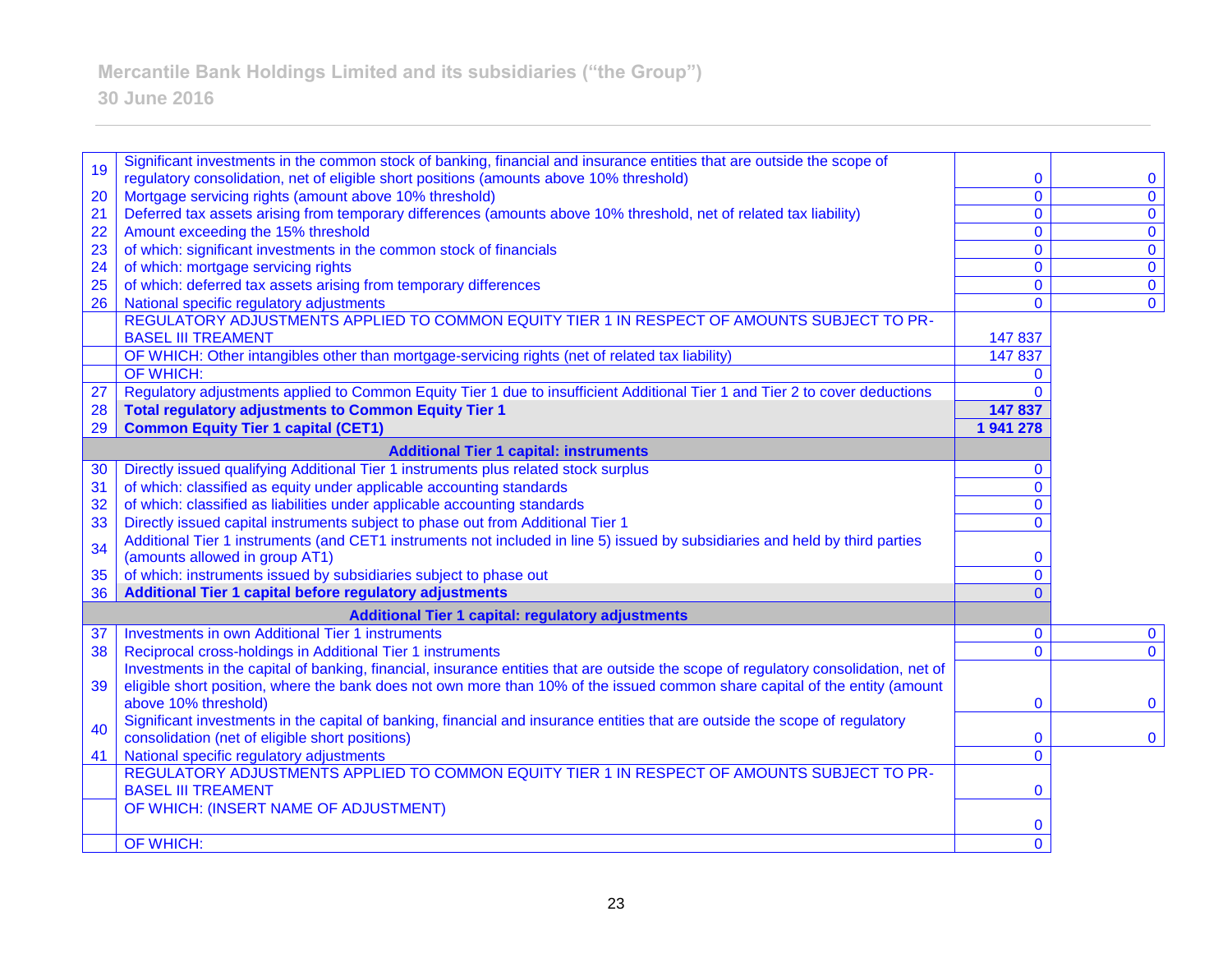# **30 June 2016**

| 42       | Regulatory adjustments applied to Additional Tier 1 due to insufficient Tier 2 to cover deductions                                                                    | $\mathbf{0}$              |                |
|----------|-----------------------------------------------------------------------------------------------------------------------------------------------------------------------|---------------------------|----------------|
| 43       | <b>Total regulatory adjustments to Additional Tier 1 capital</b>                                                                                                      | 0                         |                |
| 44<br>45 | <b>Additional Tier 1 capital (AT1)</b><br>Tier 1 capital (T1= CET1 + AT1)                                                                                             | 1941278                   |                |
|          |                                                                                                                                                                       |                           |                |
|          | <b>Tier 2 capital and provisions</b>                                                                                                                                  |                           |                |
| 46       | Directly issued qualifying Tier 2 instruments plus related stock surplus                                                                                              | $\bf{0}$                  |                |
| 47       | Directly issued capital instruments subject to phase out from Tier 2                                                                                                  | $\Omega$                  |                |
| 48       | Tier 2 instruments (and CET1 and AT1 instruments not included in lines 5 to 34) issued by subsidiaries and held by third<br>parties (amounts allowed in group Tier 2) | $\mathbf{0}$              |                |
| 49       | of which: instruments issued by subsidiaries subject to phase out                                                                                                     | $\Omega$                  |                |
| 50       | <b>Provisions</b>                                                                                                                                                     | 25 25 6                   |                |
| 51       | Tier 2 capital before regulatory adjustments                                                                                                                          | 25 25 6                   |                |
|          | <b>Tier 2 capital: regulatory adjustments</b>                                                                                                                         |                           |                |
| 52       | Investment in own Tier 2 instruments                                                                                                                                  | $\mathbf{0}$              | $\mathbf 0$    |
| 53       | Reciprocal cross-holdings in Tier 2 instruments                                                                                                                       | $\mathbf{0}$              | $\overline{0}$ |
|          | Investments in capital of banking, financial and insurance entities that are outside the scope of regulatory consolidation, net of                                    |                           |                |
| 54       | eligible short positions, where the bank does not own more than 10% of the issued common share capital of the entity<br>(amount above the 10% threshold)              | $\mathbf 0$               | $\mathbf 0$    |
|          | Significant investments in the capital of banking, financial and insurance entities that are outside the scope of regulatory                                          |                           |                |
| 55       | consolidation (net of eligible short positions)                                                                                                                       | $\bf{0}$                  | $\mathbf 0$    |
| 56       | National specific regulatory adjustments                                                                                                                              | $\mathbf{0}$              |                |
|          | REGULATORY ADJUSTMENTS APPLIED TO COMMON EQUITY TIER 2 IN RESPECT OF AMOUNTS SUBJECT TO PR-                                                                           |                           |                |
|          | <b>BASEL III TREAMENT</b>                                                                                                                                             | $\bf{0}$                  |                |
|          | OF WHICH: (INSERT NAME OF ADJUSTMENT)<br><b>OF WHICH:</b>                                                                                                             | $\mathbf{0}$              |                |
|          |                                                                                                                                                                       | $\mathbf{0}$              |                |
| 57       | <b>Total regulatory adjustments to Tier 2 capital</b>                                                                                                                 | $\mathbf{0}$              |                |
| 58       | <b>Tier 2 capital (T2)</b>                                                                                                                                            | 25 25 6                   |                |
| 59       | Total capital (TC= T1 + T2)                                                                                                                                           | 1966 534                  |                |
|          | RISK WEIGHTED ASSETS IN RESPECT OF AMOUNTS SUBJECT TO PRE-BASEL III TREAMENT                                                                                          |                           |                |
|          |                                                                                                                                                                       | 9 9 9 9 9 9 9 1 9 9 9 0 4 |                |
|          | OF WHICH: (INSERT NAME OF ADJUSTMENT)                                                                                                                                 |                           |                |
|          | <b>OF WHICH:</b>                                                                                                                                                      |                           |                |
|          |                                                                                                                                                                       | $\bf{0}$                  |                |
| 60       | <b>Total risk weighted assets</b>                                                                                                                                     | 9 9 9 9 9 9 9 4           |                |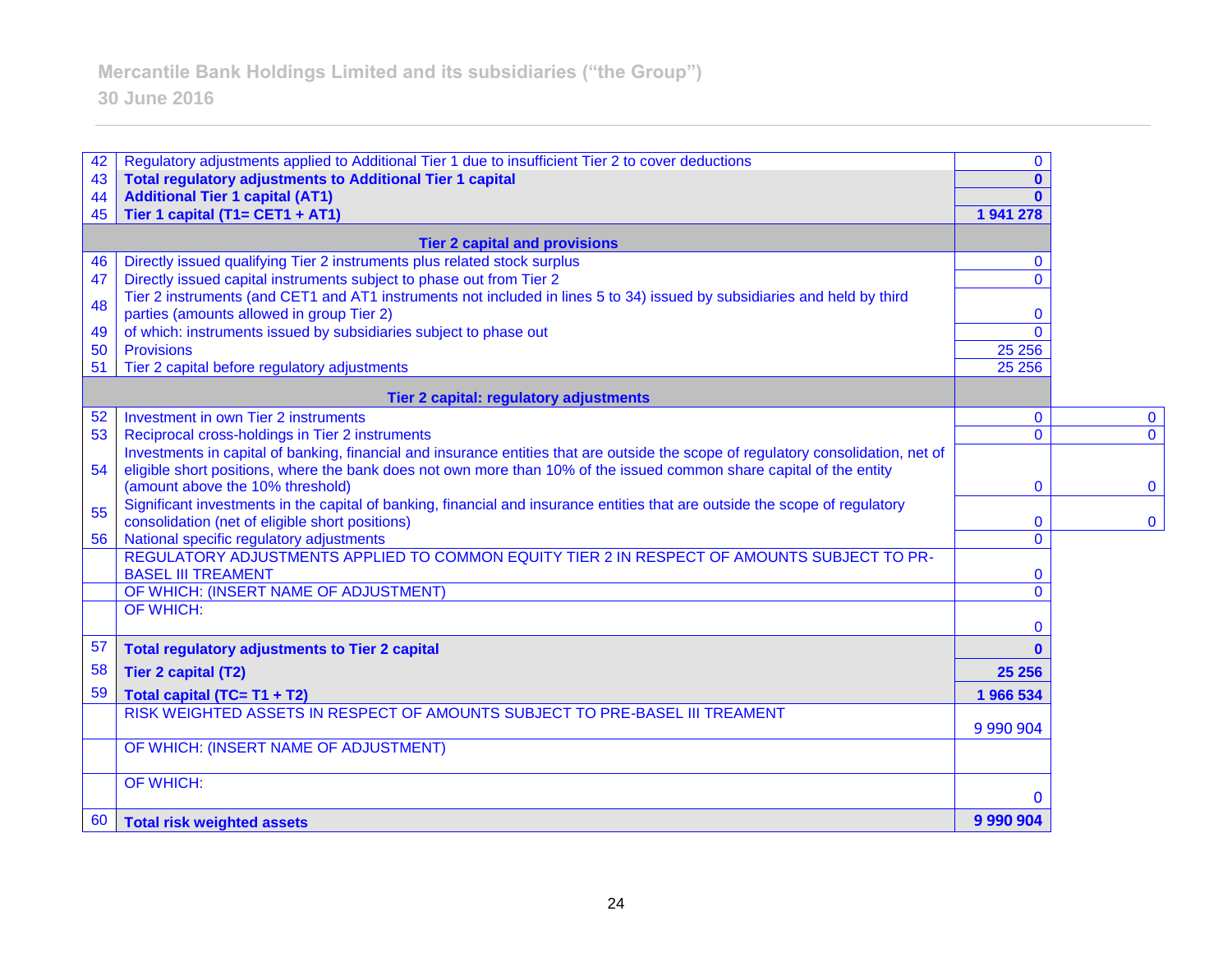| <b>Capital ratios</b>                                                                |                                                                                                                                                                                                                                     |                                  |  |
|--------------------------------------------------------------------------------------|-------------------------------------------------------------------------------------------------------------------------------------------------------------------------------------------------------------------------------------|----------------------------------|--|
| 61                                                                                   | Common Equity Tier 1 (as a percentage of risk weighted assets)                                                                                                                                                                      | 19.43                            |  |
| 62                                                                                   | Tier 1 (as a percentage of risk weighted assets)                                                                                                                                                                                    | 19.43                            |  |
| 63                                                                                   | Total capital (as a percentage of risk weighted assets)                                                                                                                                                                             | 19.68                            |  |
| 64                                                                                   | Institution specific buffers requirements (minimum CET1 requirement plus capital conservation buffers plus countercyclical<br>buffer requirements plus G-SIB buffer requirement, expressed as a percentage of risk weighted assets) | 0.625                            |  |
| 65                                                                                   | of which: capital conservation buffer requirement                                                                                                                                                                                   | 0.625                            |  |
| 66                                                                                   | of which: bank specific countercyclical buffer requirement                                                                                                                                                                          | $\mathbf{0}$                     |  |
| 67                                                                                   | of which: G-SIB buffer requirement                                                                                                                                                                                                  | $\Omega$                         |  |
| 68                                                                                   | Common Equity Tier 1 available to meet buffers (as a percentage of risk weighted assets)                                                                                                                                            | 19.43                            |  |
|                                                                                      | <b>National Minima (if different from Basel 3)</b>                                                                                                                                                                                  |                                  |  |
| 69                                                                                   | National Common Equity Tier 1 minimum ratio (if different from Basel 3 minimum)                                                                                                                                                     | 6.25                             |  |
| 70                                                                                   | National Tier 1 minimum ratio                                                                                                                                                                                                       | 7.50                             |  |
| 71                                                                                   | National total capital minimum ratio                                                                                                                                                                                                | 9.75                             |  |
| Amounts below the threshold for deductions (before risk weighting)                   |                                                                                                                                                                                                                                     |                                  |  |
| 72                                                                                   | Non-significant investments in the capital of other financials                                                                                                                                                                      | $\mathbf{0}$                     |  |
| 73                                                                                   | Significant investments in common stock of financials                                                                                                                                                                               | $\mathbf 0$                      |  |
| 74                                                                                   | Mortgage servicing rights (net of related tax liability)                                                                                                                                                                            | $\mathbf 0$                      |  |
| 75                                                                                   | Deferred tax assets arising from temporary differences (net of related tax liability)                                                                                                                                               | $\Omega$                         |  |
|                                                                                      | Applicable caps on the inclusion of provisions in Tier 2                                                                                                                                                                            |                                  |  |
| 76                                                                                   | Provisions eligible for inclusion in Tier 2 in respect of exposures subject to standardised approach (prior to application of cap)                                                                                                  | 25 25 6                          |  |
| 77                                                                                   | Cap on inclusion of provisions in Tier 2 under standardised approach                                                                                                                                                                | $\mathbf{0}$                     |  |
| 78                                                                                   | Provisions eligible for inclusion in Tier 2 in respect of exposures subject to internal ratings-based approach (prior to                                                                                                            |                                  |  |
|                                                                                      | application of cap)                                                                                                                                                                                                                 | $\mathbf{0}$<br>$\mathbf{0}$     |  |
| Cap on inclusion of provisions in Tier 2 under internal ratings-based approach<br>79 |                                                                                                                                                                                                                                     |                                  |  |
|                                                                                      | Capital instruments subject to phase-out arrangement (only applicable between 1 Jan 2018 and 1 Jan 2022)                                                                                                                            |                                  |  |
| 80                                                                                   | Current cap on CET1 instruments subject to phase out arrangements                                                                                                                                                                   | $\mathbf 0$                      |  |
| 81                                                                                   | Amounts excluded from CET1 due to cap (excess over cap after redemptions and maturities)                                                                                                                                            | $\overline{0}$<br>$\overline{0}$ |  |
| 82                                                                                   | Current cap on AT1 instruments subject to phase out arrangements                                                                                                                                                                    | $\mathbf 0$                      |  |
| 83<br>84                                                                             | Amounts excluded from AT1 due to cap (excess over cap after redemptions and maturities)<br>Current cap on T2 instruments subject to phase out arrangements                                                                          | $\mathbf 0$                      |  |
| 85                                                                                   | Amounts excluded from T2 due to cap (excess over cap after redemptions and maturities)                                                                                                                                              | $\overline{0}$                   |  |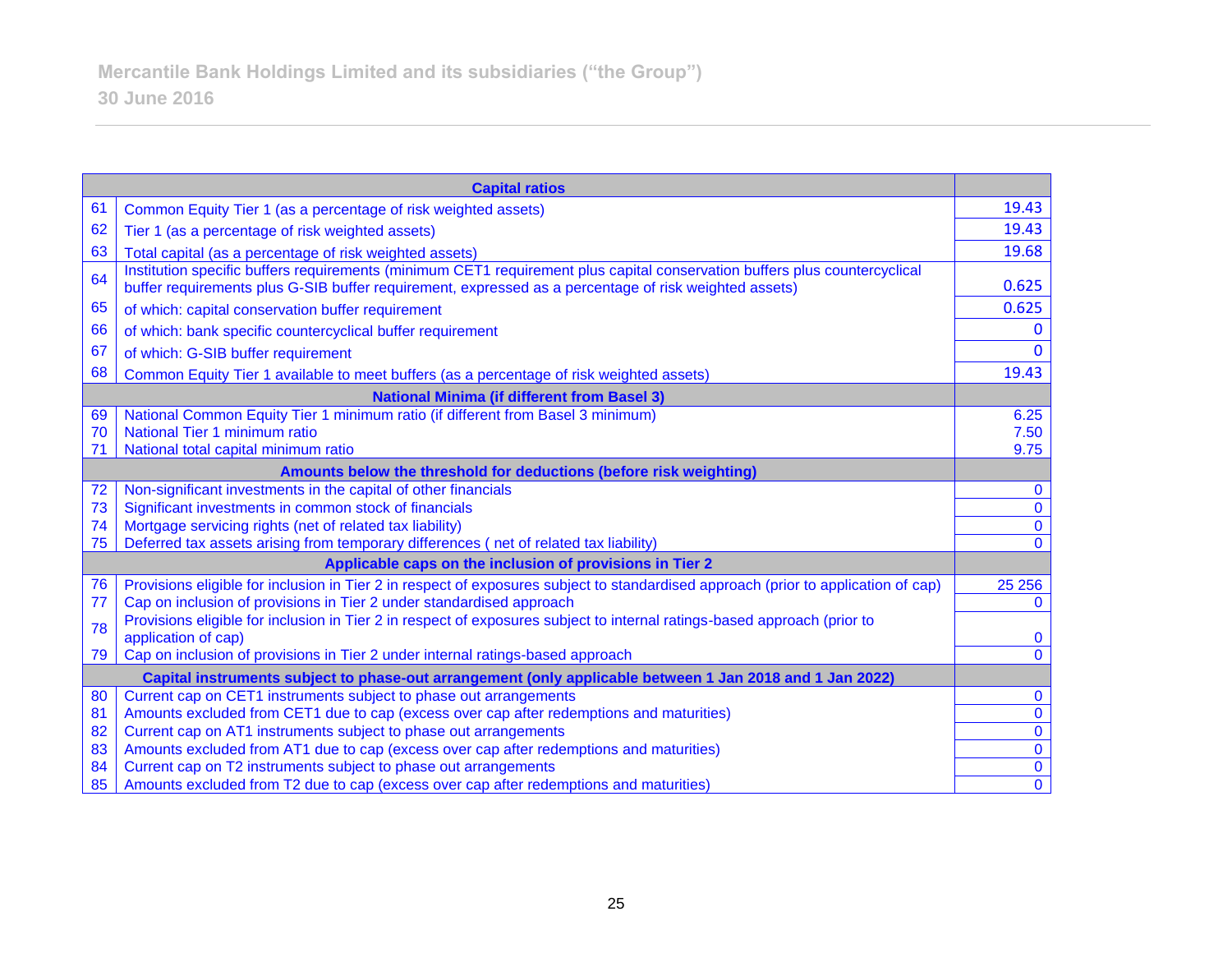## **ANNEXURE B: MAIN FEATURES DISCLOSURE TEMPLATE Mercantile Bank Group and Mercantile Bank Limited (solo)**

As at 30 June 2016

| Disclosure template for main features of regulatory capital instruments |                                                                                                |                                 |                                         |
|-------------------------------------------------------------------------|------------------------------------------------------------------------------------------------|---------------------------------|-----------------------------------------|
|                                                                         | <b>Issuer</b>                                                                                  | <b>Mercantile Bank Limited</b>  | <b>Mercantile Bank Holdings Limited</b> |
| $\overline{2}$                                                          | Unique identifier (e.g. CUSIP, ISIN or Bloomberg identifier for private<br>placement)          | <b>Unlisted</b>                 | <b>Unlisted</b>                         |
| 3                                                                       | Governing Law(s) of the instrument                                                             | <b>Banks Act, Companies Act</b> | <b>Banks Act, Companies Act</b>         |
|                                                                         | <b>Regulatory treatment</b>                                                                    |                                 |                                         |
| 4                                                                       | <b>Transitional Basel III rules</b>                                                            | <b>Common Equity Tier 1</b>     | <b>Common Equity Tier 1</b>             |
| 5                                                                       | <b>Post-transitional Basel III rules</b>                                                       | <b>Common Equity Tier 1</b>     | <b>Common Equity Tier 1</b>             |
| $6\phantom{1}6$                                                         | Eligible at solo/group/group & solo                                                            | Group and solo                  | Group                                   |
| $\overline{7}$                                                          | Instrument type (type to be specified by each jurisdiction)                                    | <b>Ordinary share capital</b>   | <b>Ordinary share capital</b>           |
| 8                                                                       | Amount recognised in regulatory capital (Currency in mil, as of most recent<br>reporting date) | R1 483 Million                  | R1 207 Million                          |
| $\boldsymbol{9}$                                                        | Par value of instrument                                                                        | R <sub>2.00</sub>               | 1 cent                                  |
| 10                                                                      | <b>Accounting classification</b>                                                               | Shareholders' equity            | Shareholders' equity                    |
| 11                                                                      | Original date of issuance                                                                      | 28/03/2002                      | 13/06/1989                              |
| 12                                                                      | <b>Perpetual or dated</b>                                                                      | Perpetual                       | Perpetual                               |
| 13                                                                      | <b>Original maturity date</b>                                                                  | <b>No Maturity</b>              | <b>No Maturity</b>                      |
| 14                                                                      | Issuer call subject to prior supervisory approval                                              | Yes                             | <b>Yes</b>                              |
| 15                                                                      | Optional call date contingent call dates and redemption amount                                 | N/A                             | N/A                                     |
| 16                                                                      | Subsequent call dates, if applicable                                                           | N/A                             | N/A                                     |